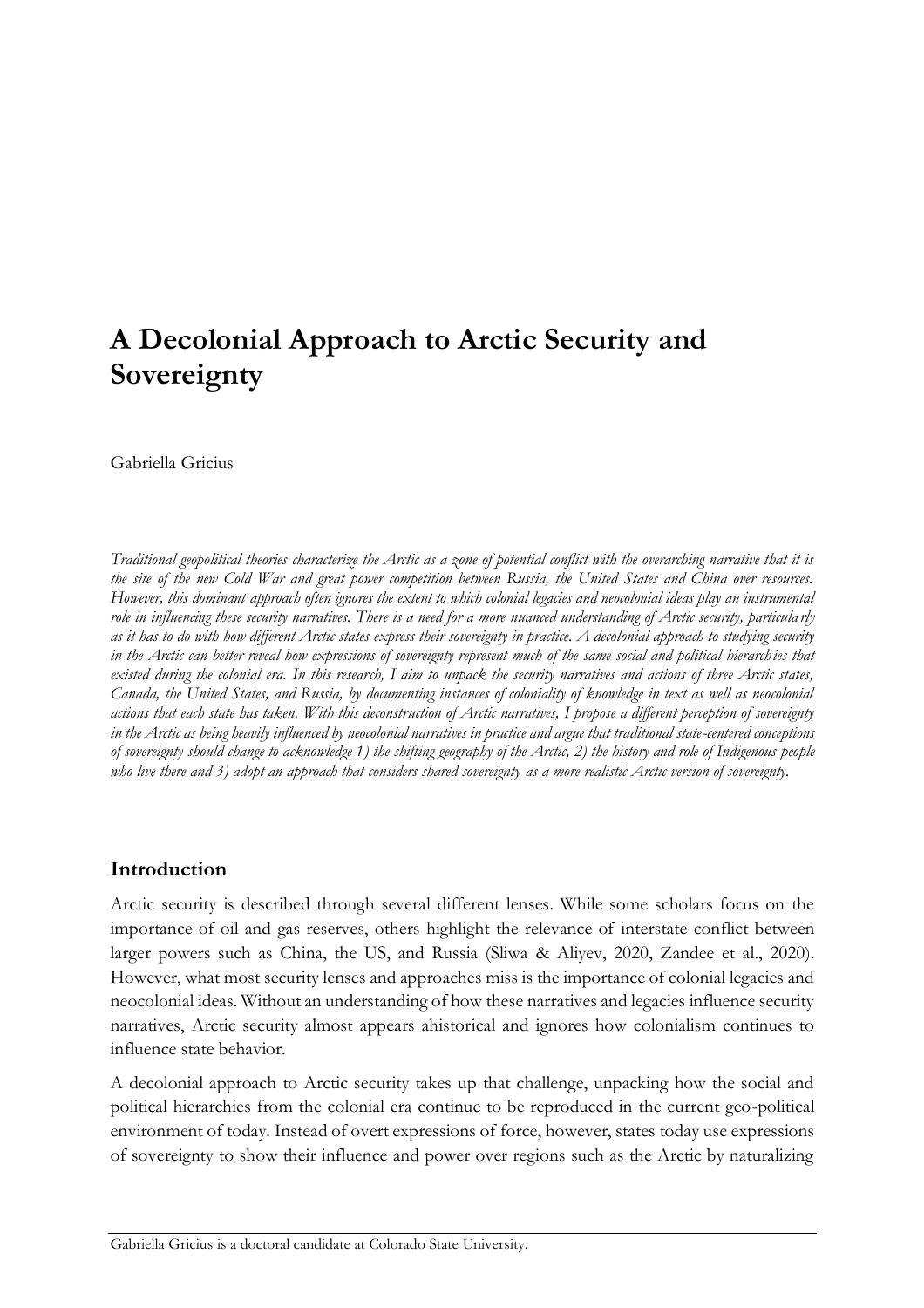hierarchies of knowledge production and geopolitics that continually place the West in control of the narrative.

In this research, I aim to unpack the security narratives and actions of the United States, Canada, and Russia by documenting instances of coloniality of knowledge in text as well as in neocolonial actions. With this deconstruction of Arctic narratives, I propose that sovereignty in the Arctic as being heavily influenced by neocolonial narratives in practice and argue that traditional statecentered conceptions of sovereignty should change to acknowledge: 1) the shifting geography of the Arctic, 2) the history and role of Indigenous people who live there, and 3) adopt an approach that considers shared sovereignty as more equitable and historically grounded Arctic version of sovereignty.

### **Literature review**

### **Sovereignty**

Traditional geopolitical theories frame the Arctic as a zone of potential conflict with the narrative that it is the site of the new Cold War and competition between Russia, the United States, and China. However, this traditional strand of thought ignores the extent to which colonial legacies and neocolonial ideas play a role in influencing these security narratives. There is a need for a more nuanced understanding of Arctic security, particularly as it has to do with how different Arctic states express their sovereignty in practice. Postcolonial and decolonial approaches to studying security in the Arctic reveals how traditional security narratives have naturalized neocolonial ideas of the civilizing mission, extraction, and ecological imperialism. Furthermore, this approach can better reveal how expressions of sovereignty reproduce social and political hierarches that existed during the colonial era.

Although sovereignty is a base term in international relations, it remains a contested term. For some scholars, the concept is constantly evolving (MacFarlane & Sabanadze, 2013; Glanville, 2013). Others argue that sovereignty represents a hierarchy in international relations that implicitly places the West as the epistemic authority with state development (White, 2019). However, a general understanding of sovereignty is understood as having three elements, and many International Relations (IR) scholars suggest that there is no alternative to these principles. Krasner argues that states have 1) international legal sovereignty, 2) Westphalian/Vattelian sovereignty, and 3) domestic sovereignty. International legal sovereignty refers to a state having recognition including the right to enter treaties and have membership in international organizations, while Westphalian/Vattelian sovereignty concerns the norm of non-intervention. Domestic sovereignty is when states can control activities within their territory (Krasner, 2016). Departing from these conventional notions of sovereignty, Krasner argues, only comes from failed states, states with areas of limited statehood, and members of the EU (Krasner, 2016). More simply put, sovereignty is having the authority over a territory and the population living there internally and externally that other states will not interfere (MacFarlane & Sabanadze, 2013).

### **Sovereignty in the Arctic**

For some scholars, there is already a contestation of sovereignty in the Arctic due to the region's indeterminate geographic characteristics and the real question of distance from non-Arctic capitals to the Arctic itself, making expressing authority over the region complex (Gerhardt et al., 2010). Others argue that climate change, globalization, and a greater acknowledgement of Indigenous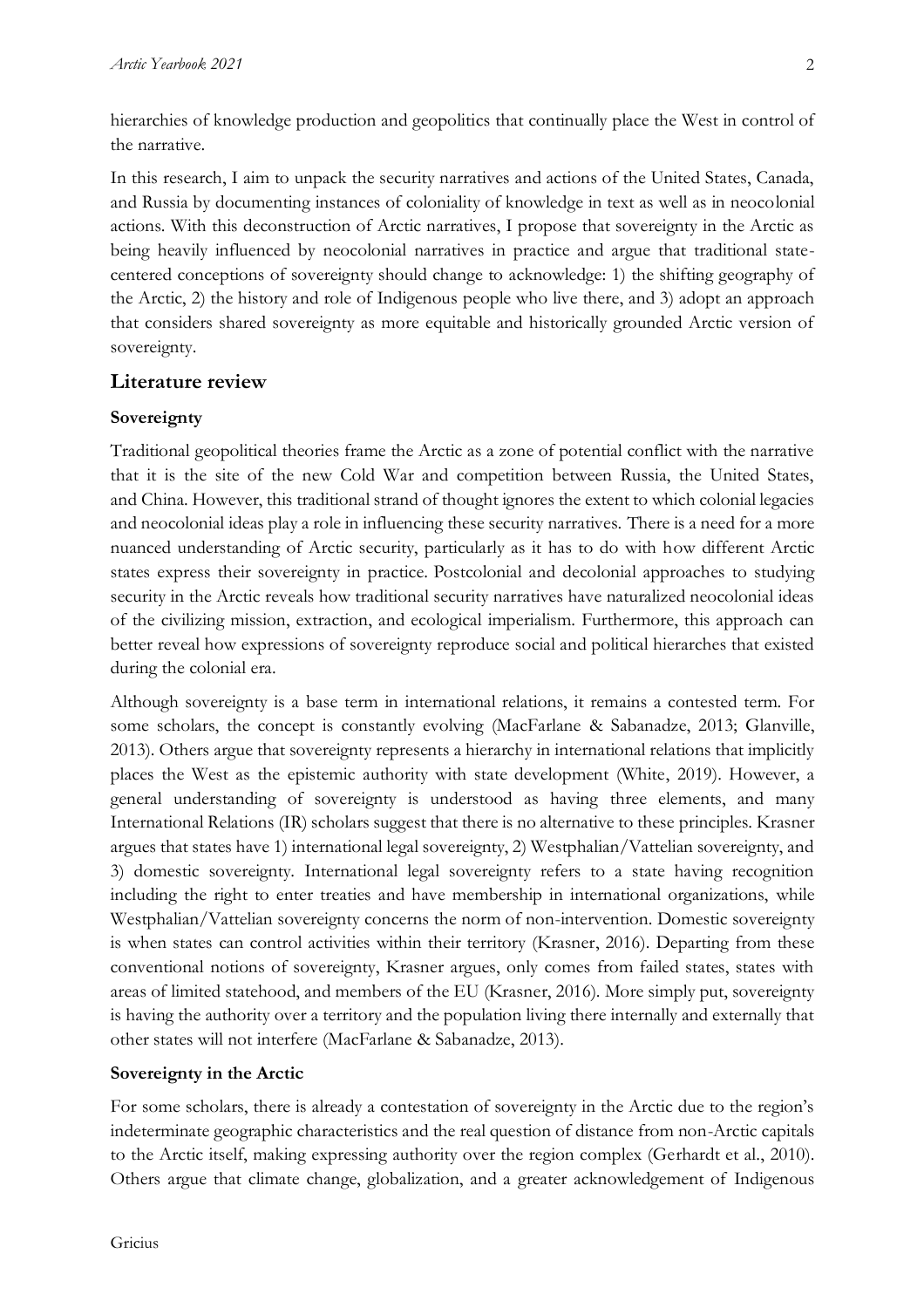rights also challenge traditional ideas of sovereignty because these transnational problems go beyond the scope that sovereignty offers (Lackenbauer & Greaves, 2016).

Although, as stated above, while there are many ways of explaining sovereignty, only a few are relevant to the study of the Arctic. For example, while ancient conceptions of sovereignty were proven through invasion and power over a land, achieving that in the Arctic where geography and climate make such actions difficult makes achieving traditional sovereignty similarly difficult (Grant, 2011). To handle these problems today, Arctic states have engaged in international agreements to claim sovereignty such as the Ilulissat Declaration where Arctic states used UNCLOS to justify sovereignty over natural resources from the shore to a distance of at least 200 nautical miles.

Traditional realist scholars look at Arctic sovereignty as intrinsically connected to security. For example, protecting sovereignty in the Arctic for some scholars is the ability to control what happens and respond to threats in the Arctic region (Huebert, 2009). Understanding sovereignty in the Arctic, particularly from a Canadian view, however, also is complicated by international maritime challenges such as the American-Canadian dispute over the Beaufort Sea and Canada's dispute over the Northwest Passage. Broadly, sovereignty and security are also threatened by climate change, resource development, and geopolitical transformation (Huebert, 2009). These factors paired with quickening changes resulting from globalization mean that sovereignty is contested and under threat.

In contrast, other scholars suggest that sovereignty in the Arctic is not in serious jeopardy. These scholars instead argue that quiet diplomacy, historic security, and diplomatic practices mean that we should rely on stability to ride out geopolitical and climatic changes in the High North (Griffiths, Huebert & Lackenbauer, 2013). Thus, sovereignty will not ultimately be contested. Instead, it will reckon with a greater demand for resources that will reinforce security and engagement. This importantly means that securitization of the region would be detrimental to the current stability – and instead that scholars and policymakers ought to focus on common interests and double down on multilateral and bilateral mechanisms.

#### **Indigenous Sovereignty**

International Law such as the UN Declaration on the Rights of Indigenous People gives rights to Indigenous people to have rights to the lands, territories, and resources that they have traditionally used, owned, or acquired. While this Declaration is not binding on states, the rights contained with it have been upheld by customary law and specifically within Canada, there is constitutional protection in section 35 of the Constitution Act of 1982 as well as a Supreme Court case in 1982 that confirmed the rights of Aboriginal People to hold title to their territories (Campbell, 2015). For some Inuit in Canada, sovereignty does not necessarily mean the same thing as it is interpreted by Western legal accounts. For example, giving land via a land claim agreement does not mean giving up all rights to that title. Instead, it means agreement to share that land in a sustainable manner (Campbell, 2015). This brings up an important distinction to be made between Westphalian sovereignty and Indigenous conceptions of sovereignty.

From an Indigenous perspective of sovereignty, many of the assumptions of Westphalian and Western sovereignty act as a Eurocentric and dispossessive tool that has been used to colonize and subjugate Indigenous People (Kincaid, 2016). Indigenous sovereignty, in contrast, takes a broader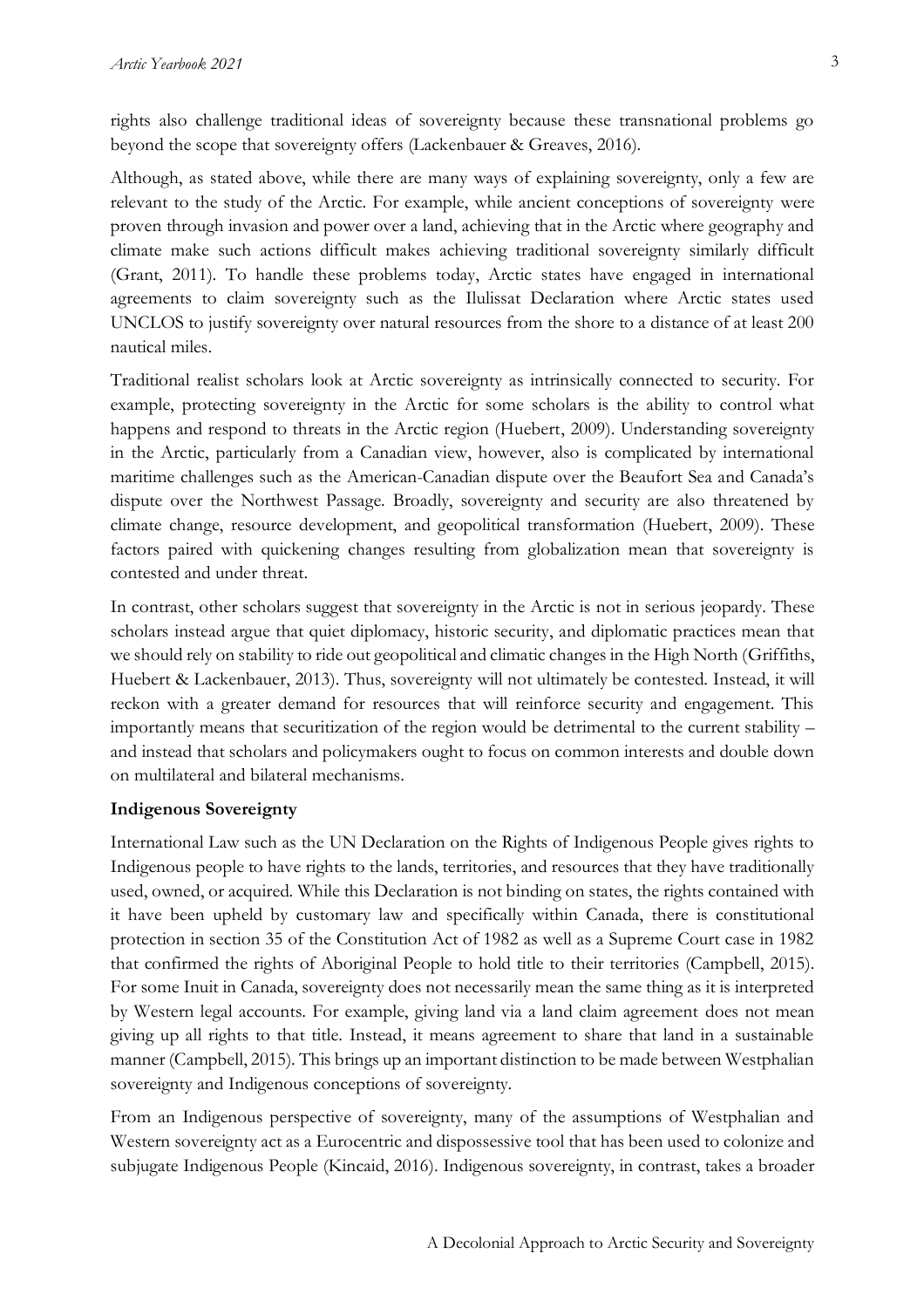and more relational understanding of social and cultural factors (Bauder & Mueller, 2021). Perhaps the most important aspect of Indigenous sovereignty is the right to self-determination, that is the right to freely pursue economic, social, and cultural development and the right to choose a political status. In other words, sovereignty here is not a source of legal and political authority, but rather a social and cultural way of understanding community. One example of this is that often for Indigenous peoples, sovereignty is linked to an ability to continue to carry out their lives – such as the ability to gather and hunt food (Fakhri, 2018) or the right to engage in good faith (Nicol, 2017). Some scholars such as Vine Deloria Jr. (1996: 111) frame Indigenous sovereignty as "a nation of distinct people, separate from others… so long as the cultural identity of Indians remains intact." Other scholars argue that Indigenous sovereignty should be removed from Western ideas of power and law and instead be conceived of in terms of ontological belonging (Morteon-Robinson, 2015). Scholars of Indigenous sovereignty also propose that sovereignty does not focus on a state actor, but rather takes a relational lens to look at the relationships and interdependencies in deciding how to make decisions, "the right to be heard and included in deliberations" (Nicol, 2017: 811). Further, an Indigenous sovereignty perspective focuses not on legal power over land, but the responsibility that comes with living on land (Hiller & Carlson, 2018). This notion of caring for land is in complete contrast to a Western perspective of sovereignty that sees land as an exploitable resource. Further in contrast to the universal way that the West defines sovereignty, Indigenous sovereignty is also understood to be contextualized. In other words, how sovereignty is understood changes per community and per individual (Thorner et al., 2018; Mitchell, 2020).

Even with all varying definitions of Indigenous sovereignty, there is debate from Indigenous activists and scholars about whether the term should even be used. By using the term 'sovereignty,' some scholars argue, it inherently roots ideas of power and the superiority of the Westphalian state (Bauder & Mueller, 2021; Turner, 2001; Alfred, 1999). Further, it perpetuates a myth of equality between sovereign entities when relations are clearly not equal.

While conceptions of Indigenous sovereignty may be distinct from western Westphalian ones, that is not to say that they do not participate in international organizations that frame sovereignty in Eurocentric terms and use the terminology in their own documents such as, most importantly, *A Circumpolar Inuit Declaration on Sovereignty in the Arctic*. This addresses many of the aspects noted above, such as the importance of self-determination. The declaration begins by declaring key aspects of Inuit sovereignty such as the Inuit being Indigenous citizens of Arctic states but also the Arctic writ large. The declaration also acknowledges the changing nature of sovereignty in the Arctic, and points to the importance of recognition and respect for the right to self-determination, the right to develop creative and innovative jurisdictional arrangements, and the lack of inclusion for Inuit in Arctic sovereignty discussions such as the 2008 Ilulissat Declaration. Looking forward, the declaration also sees the importance of the rule of law, the Inuit as active partners in the future, the need for relationships, and the right for healthy communities in the Arctic. Thus, when thinking about alternative notions of sovereignty that may operate better in the Arctic, it is important to consider the social and cultural aspects of Indigenous sovereignty that recognize and focus on interdependent relationships between actors and the land and highlight the contextual nature of sovereignty.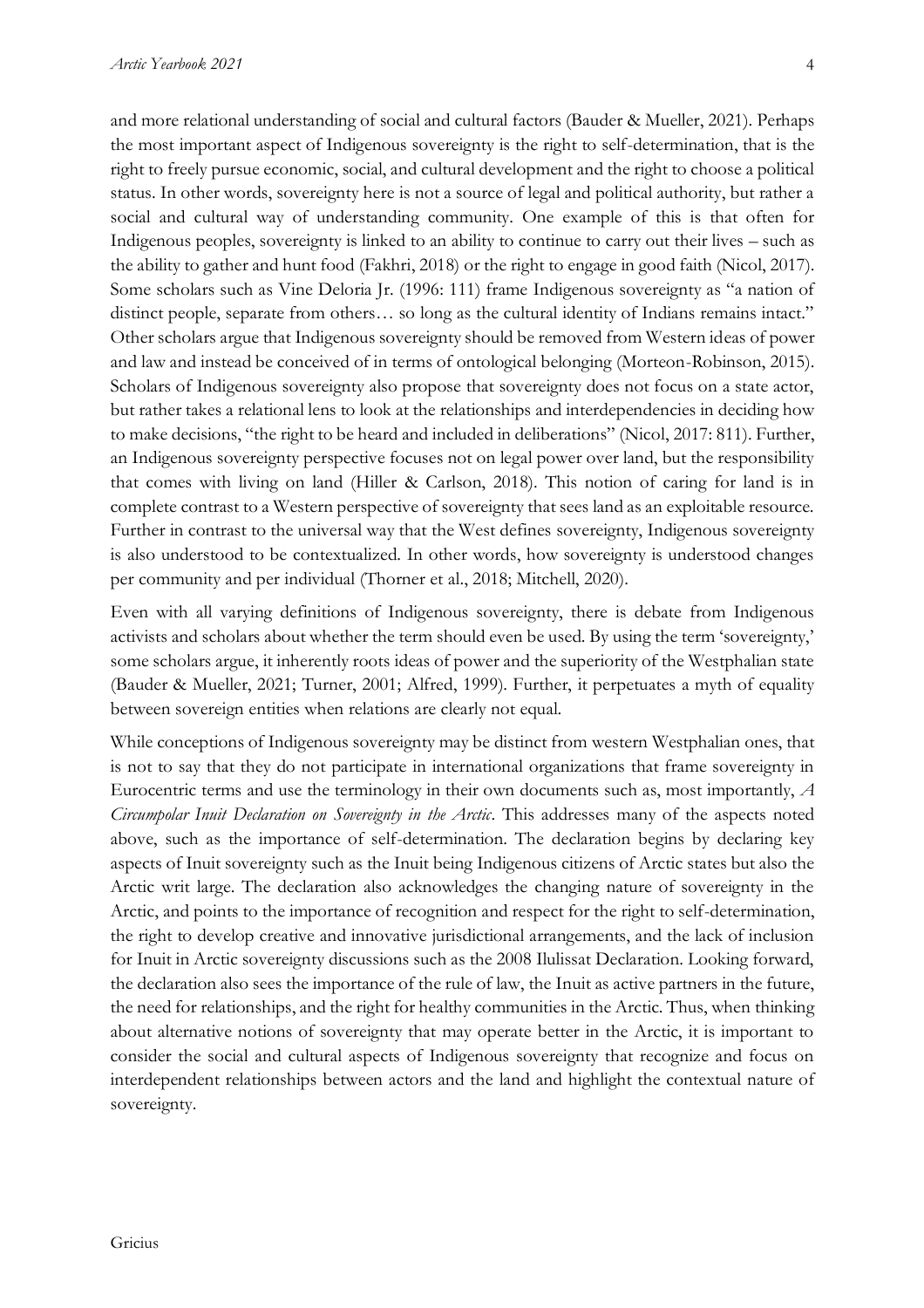#### **Decolonial theory**

Using a decolonial lens, sovereignty creates a normative hierarchy in international relations, which some scholars characterize as placing the 'Orient' as the 'other' in opposition to the inherently sovereign and rational West (White, 2019). One example of this is the doctrine of the Responsibility to Protect, which assumes that Western states are the only and highest authority of human rights due to their own narrative of naming the West as civilized in opposition to a savage non-West. Another example is the imposition of liberal democratic ideals through international organizations and institutions.

There is an important distinction to be made here before addressing decolonial theory: the similarities and differences between decolonial and postcolonial theory. Postcolonial scholars share many of the same critiques of the current world order, including the elevation of Eurocentric forms of knowledge, developmentalism, and the subordination of the periphery (Grosfoguel, 2011: 17). The capitalist system, they argue, is a cultural system – choosing to focus on agency rather than the overall structure (Morozov & Pavlova 2016; Bhambra, 2014). Decolonial scholars, while agreeing in many of the critiques of the world order, focus more on structural factors to account for the complexities of how different hierarchies have emerged, continued, and play a significant role in the processes of the modern world (Tucker, 2018).

A decolonial approach to IR begins with the acknowledgement that "entrenched and deeply rooted social and political hierarchies based on exclusionary practices shape both geopolitics and the production of knowledge" (Adamson, 2020: 131). These hierarchies often are invisible but play an important role in creating barriers for the legitimacy of knowledge of the colonized and continually perpetuate the same colonizer-driven narratives again and again (Murray, 2019; Mignolo & Walsh 2018; Mignolo, 2011; Grosfoguel, 2011; Blaney & Tickner, 2017). While these hierarchies may not be consciously organized, they exist as "a body of interrelating elements and processes that all marginalize non-Western knowledge" (Foneseca & Jerrems, 2012). This body of elements is what decolonial theory seeks to explain. How are hierarchies reenacted in modern times? How are power relations continued that subjugate the colonized and elevate the colonizers? How is coloniality reproduced? Coloniality at its core relies on power over invisible and disparate social structures, which always relegates knowledge of colonized cultures (Tucker, 2018; Capan, 2017). Thus, for example, a decolonial lens can help answer the question of why some voices and issues are legitimized in security studies and some are not. One key example of this is how, in many cases, the agency of Cuba is written out of narratives surrounding the Cuban Missile Crisis. In doing so, many scholars have reproduced the Eurocentric idea that only great powers have agency (Barkawi & Laffey, 2006; Sabaratnam 2011).

Scholars take this decolonial approach to examine instances of these hierarchical systems and understand how neocolonial ideas play a significant role in how states approach the Arctic. Many of these neocolonial ideas include versions of the civilizing mission in the form of platforms to modernize Indigenous ways of life and measuring their capacity based on solely Western ideas of modernity and progress (Tuhiwai Smith, 2012). These narratives also often include extraction, such as the growing interest in gas and oil exploration in the Arctic and ecological imperialism. Extraction, in a decolonial lens, furthers colonial actions that are inherent in capitalism, leading into ecological imperialism, which turns people and land into resources to be exploited (Newell, 2020). Importantly, how states express sovereignty in the Arctic is a key part of their neocolonialist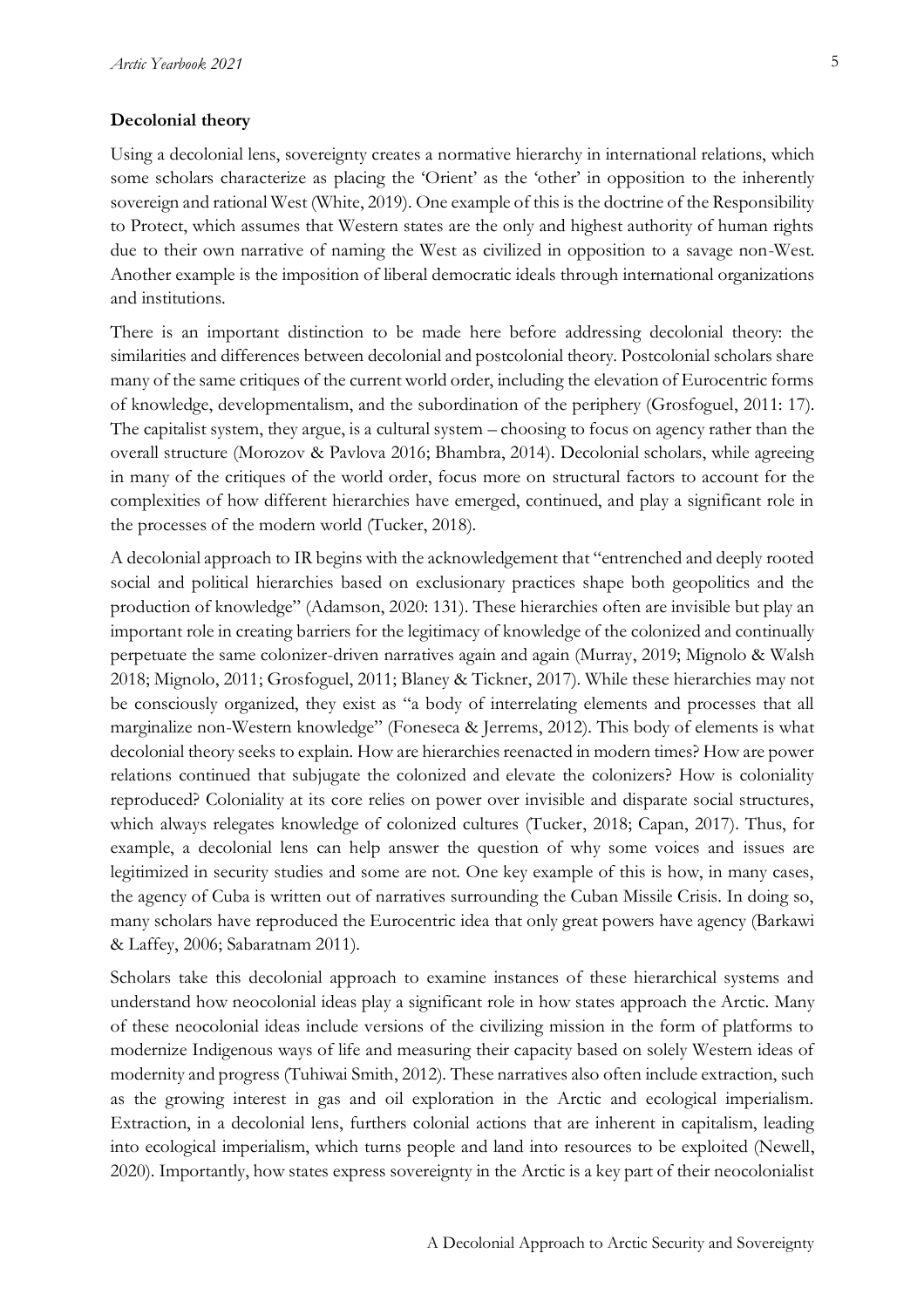6

actions, as it often comes directly into contact with the everyday lives of Indigenous communities in both how they speak about land and people but also how they express their sovereignty over land and people through actions. These narratives originate from the singular aim of colonialism, and thus neocolonialism, as they occupy and turn people and nature into resources for the accumulation of capital (Khoo, 2020).

By unpacking these narratives, a decolonial approach to security in the Arctic could reconstitute sovereignty and better explain security in terms that make more sense in exploring the security threats in the Arctic today. For example, decolonial theory addresses a broad, comprehensive, or human security approach because it points out how non-Western knowledge is always marginalized rather than remaining with a traditional state-centered concept of security. Taking this broader approach to security, a decolonial lens can unpack how neocolonial actions by states in the Arctic contribute to insecurity of the individual. Furthermore, in many of the security problems that the Arctic faces now, such as climate change and food, water, and environmental security, Western ways of understanding these problems have proven thus far insufficient for solving collective actions problems. Decolonial theory puts a lens on that problem and defines alternative ways of seeing security and addressing issues like climate change by elevating knowledge from previously colonized/currently neo-colonized cultures. Thus, using this decolonial lens challenges scholars to consider factors that would otherwise not be considered in the realm of security studies.

# **Methodology**

My main research question for this research is: how can a decolonial lens better unpack how Arctic security narratives reproduce social and political hierarchies through expressions of sovereignty? In this paper, I will use a mix of process tracing and discourse analysis to explore three cases of the United States, Canada, and Russia's security actions in the Arctic. I have time bound my case studies from 2014 to 2021 due to the change in Arctic relationships in the wake of Russia's annexation of Crimea. In these case studies, I will begin by addressing how states have expressed sovereignty, and then document instances of coloniality in text by examining important security policy documents produced by these three governments from 2014 to 2021. I have gone through all official foreign and security policy documents that focused on the Arctic in all cases from 2014 to 2021. For this article, I have examined a selection of those documents and linked them with selected events and actions to make my argument. I will also use process tracing to look at related security neocolonial actions from 2014 to 2021.

After establishing the case study both through discourse analysis as well as process tracing, I will propose a different construction of Arctic sovereignty that departs from a traditional definition of sovereignty. This alternative suggests that a new reading of sovereignty in the Arctic should weaken the norm of international legal sovereignty and domestic sovereignty. I aim to do this by claiming that this new sovereignty should acknowledge the shifting geography of the Arctic, weaken the norm of international legal sovereignty and domestic sovereignty to give more agency to the Indigenous people who live there, and adopt an approach that considers shared sovereignty as a more equitable and historically grounded version of Arctic sovereignty.

# **The United States**

Since 2014, the United States' actions and policies in the Arctic have reflected various expressions of sovereignty. Most call for advancing American security interests in some way to facilitate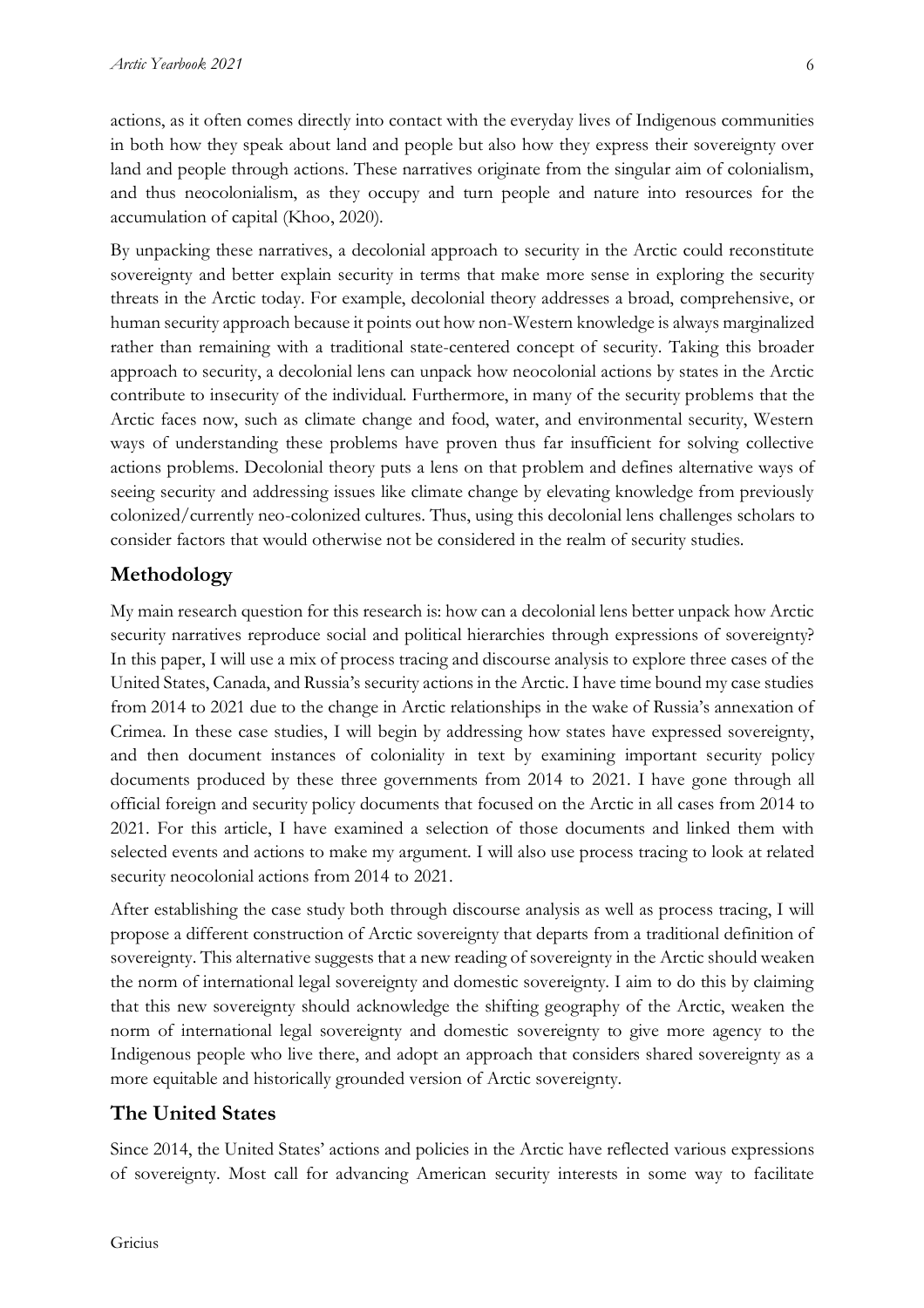commerce, deepen international cooperation, and strengthen environmental stewardship. In

documents from 2013-2015, sovereignty was mainly expressed by the United States with a focus on promoting the Western multilateral order through assuring peace, security, and cooperation. This matches with American interests in the Arctic being primarily driven by commercial and security needs, thus more internally focused domestic sovereignty. From 2016-2021, the focus of sovereignty changed to one characterized by reactiveness and defense. This arose in response to the resurgence of great power competition. Here, expressions of sovereignty began to take on a more Westphalian flavor to respond to perceived Russian and Chinese incursions on the Western multilateral order.

These expressions in many cases serve to reproduce social and political hierarchies that exclude the colonized and do not appropriately address the security issues at hand. Notably, the United States' chairmanship of the Arctic Council illustrated the nature of leaving out Indigenous voices. This was a multilateral success for Arctic states, but the lack of inclusion of Indigenous people, whose knowledge of maritime travel and non-impact shipping corridors would have been useful, again serves to illustrate the continued power dynamics at play that privilege Western ideas of states, security, and sovereignty. As great power competition rhetoric began to heat up in the Arctic, the United States continued to move its focus more towards state-vs-state competition, ignoring the larger transnational threats emerging from the environment, further using ideas of sovereignty to focus solely on states rather than individuals.

In 2014, the main policy in place was the 2013 *National Strategy for the Arctic Region*. While this policy does mention the needs of Indigenous communities, the focus is primarily on stewardship. In short, many issues that are non-state based are mentioned such as climate change, food security and environmental security. However, the response to these threats is described as one in which the US' role should be as a steward. Stewardship is connected to the Western values of exploitation of natural resources and development within the Arctic. This is reflected in the 2014 *Implementation Plan for National Strategy in the Arctic* and the 2015 *Year in Review: Progress Report on Implementation of National Strategy*. Beyond the role of a steward, both policies address the establishment of ports in the Arctic, partnering with academia and industry, and conservationists. Although the role of Indigenous people and traditional ecological knowledge (TEK) are mentioned as potential partners to consult, they are described as having a consultant role rather than a co-management role. American policy in both cases reiterates the role of domestic sovereignty – illustrating how the state controls territory and people rather than giving them an equal voice in the process. During this time frame, there were no direct security policy documents concerning the Arctic, but rather security ideas were integrated within the broader strategies noted above. Because of this, the outright question of security is subsumed within the themes of climate change and does not focus on state-based issues.

Perhaps the most recent significant period of US active engagement with the Arctic was from 2015 to 2017 when it hosted the chairmanship of the Arctic Council. At first glance, the US chairmanship appeared to move towards a more inclusive perspective with its theme of 'One Arctic: Shared Opportunities, Challenges, and Responsibilities', but neocolonial narratives continued to play a role. The United States' three lines of focus within the Arctic Council were 1) strengthening international cooperation, 2) steering the Arctic in the right direction, and 3) promoting security interests by safeguarding peace and considering science and traditional knowledge (Hossain & Barala, 2017). The mention of traditional knowledge is notable. Nonetheless, a decolonial lens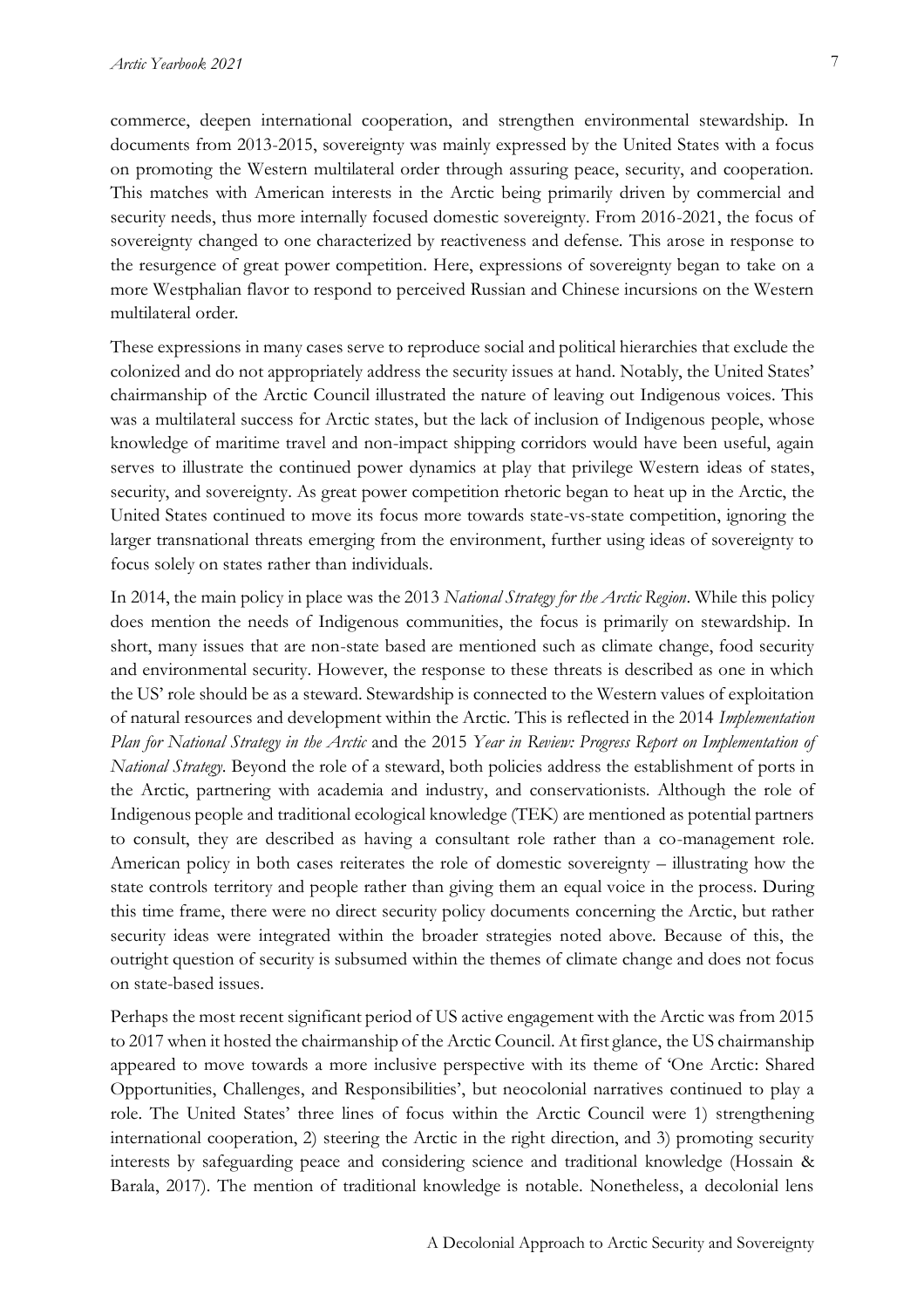immediately brings attention to the idea of 'right direction.' Who decides what is the right direction? Who is involved in that decision? Given that the US interest in the Arctic was and is driven by both security and commercial needs, it suggests that many of the people living in the Arctic, such as Indigenous peoples, do not actually play a significant role in these decisions. Here, we can see domestic sovereignty at play with the United States exerting its control over territory and people by promoting infrastructure and resources development. By excluding the involvement of Indigenous peoples in the development of this Arctic security policy, social and political hierarchies place only Western states at the forefront of decision-making. One of the other hallmarks of the US chairmanship of the Arctic Council was its drive to improve economic and living conditions of Arctic residents by creating a Water Resources Vulnerability Index. While this does aim to help individuals living in the Arctic, it also creates an explicit numeric scale that places those without a Western perceived need in an 'othering' position. All of this is not to say that the United States did not have many notable successes in the Arctic Council. The United States worked on and concluded many legally binding agreements on Arctic maritime cooperation, improved cooperation, responded to black carbon pollution, and addressed marine diversity (Hossain & Barala, 2017). Nonetheless, much of its success relied on reproducing hierarchies that consistently marginalized the voices of Indigenous peoples and served only to place Western states' needs and wants on top.

Policy documents that date after or during 2016 paint a much different picture of Arctic security from a domestic lens. The Department of Defense's 2016 *Arctic Strategy* only references Indigenous people three times throughout the entire document. It instead focuses on state threats, particularly from Russia, and the continued policy of the US to preserve the freedom of the seas. In this policy, the US is clearly expressing Westphalian sovereignty through non-interference in the sea. This mode of expressing sovereignty reinforces political hierarchies that the US has created as the hegemon to propagate Western values and ideology.

In 2018, more attention began to be paid to the Arctic as Russian militarization and Chinese interest began to worry American policymakers. That year, the US Navy announced that it would reestablish the 2nd fleet, citing Russia as the primary concern for the new force (Larter, 2019). The 2<sup>nd</sup> fleet, according to the Navy, would respond to high-end naval warfare in the Atlantic. The choice to reestablish the 2nd fleet is a particularly interesting one using a decolonial lens, because it refocuses attention towards how the United States felt that they needed to arrange for a fleet to essentially monitor the Arctic against unwelcome advances that threatened a Western-centric order. The United States does not have traditional sovereignty over most of the Arctic Ocean but felt it had the right to protect the freedom of the seas under the auspices of that order. This aggression from the United States stems from both Westphalian and domestic sovereignty. Interestingly, the United States extended its version of Westphalian sovereignty as a way of claiming that no non-Western state should interfere in the Arctic in ways that Western practices that enforce a multilateral legal order deem problematic.

Later that year, the United States also aggressively pushed for Denmark to fund the construction of airports in Greenland instead of China to counter perceived Chinese influence (Daly & Matzen, 2018; Humpert, 2020). These two issues centered around growing concern in the United States about Chinese and Russian influence growing in the Arctic, while simultaneously, impacts from climate change were beginning to have worrying knock-on effects on the environment and thus livelihoods of those living in the Arctic. By doing this, as well as pushing for Denmark to stave off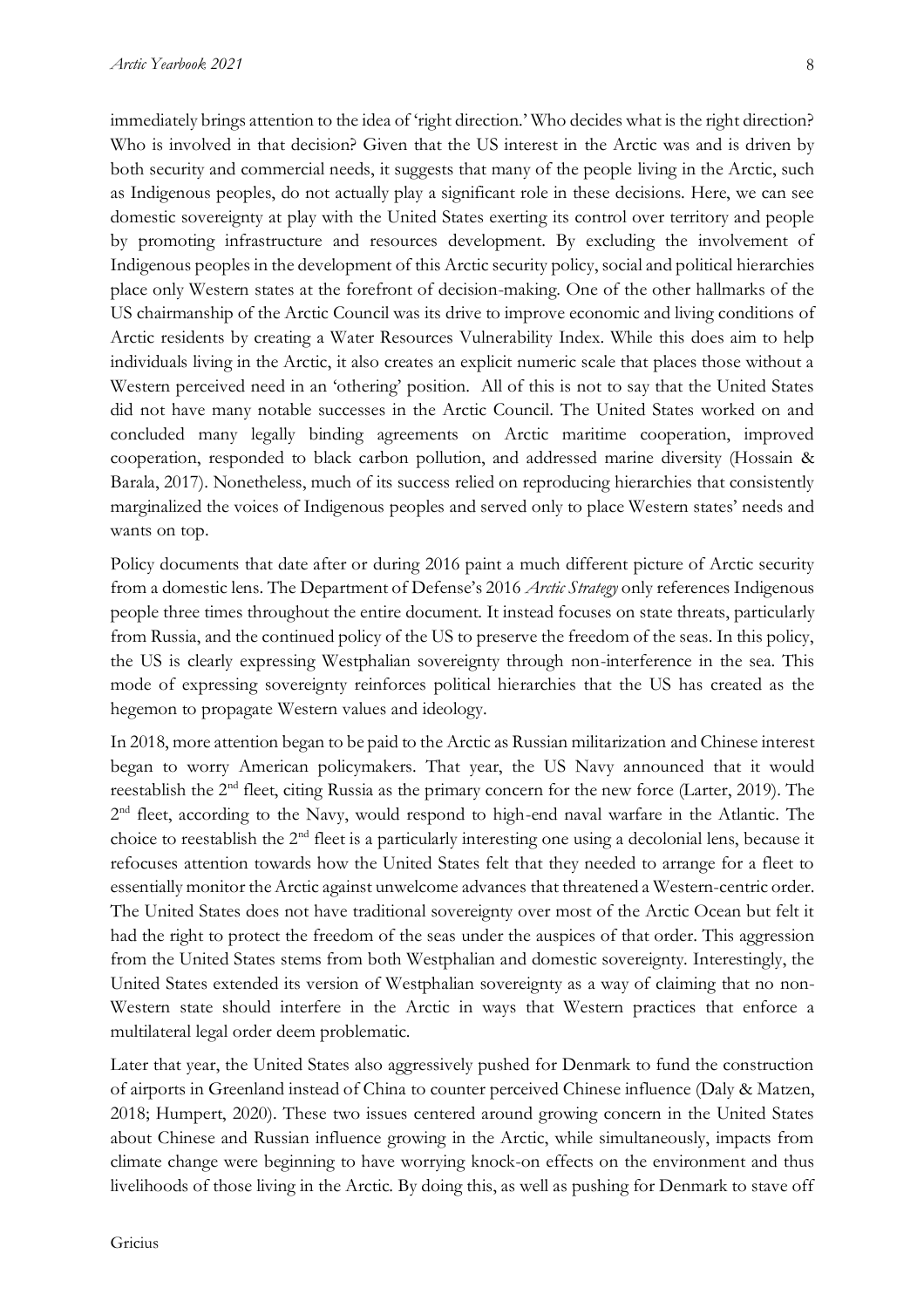Chinese influence, the United States reproduced a social and political hierarchy in which Western ways of life are preferable and therefore more valued than other states, particularly that of China and Russia – both of which are not fully considered Western. The concern for the United States was Chinese infrastructure in Greenland, a key strategic location, which the United States saw as a strategic vulnerability. This type of behavior is reminiscent of an imperial approach, where the United States extended a Western perception of sovereignty to its allies within the Western multilateral order, attempting to thwart what it saw as unwelcome non-Western influence and interference. In doing so, the United States reinforced a hierarchy in which it places Western perceptions of social and political order over others.

The security policies that came out of the Trump Administration from 2019 to 2021 frame security in a similar way (i.e., 2019 *United States Coast Guard Arctic Strategic Outlook*, 2019 *Report to Congress Department of Defense Arctic Strategy*, 2020 *The Department of the Air Force Arctic Strategy*, 2021 *A Blue Arctic*, and 2021 *Strategic Approach for Arctic Homeland Security*). In short, they focus on the perceived aggressive actions of China and Russia in the Arctic with a focus on expressing and defending American sovereignty in the Arctic. This type of sovereignty mentioned in the policies is mainly domestic sovereignty – control over land and people. When Indigenous or colonized people are mentioned, they are described as resources to be used. For example, the 2019 *United States Coast Guard Arctic Strategic Outlook* calls Alaska Natives a "critical layer of security in the Arctic" (United States Coast Guard Arctic Strategic Outlook: 34). In short, Alaska Natives are seen as carriers of information that can assist security strategy by building resilience in local communities. This pattern of making Alaska Natives into resources also occurs in the 2021 *Strategic Approach for Homeland Security*, where Alaska Natives are called first responders – again being transformed into resources for the American security apparatus.

The clearest sign yet that the United States was pivoting towards the Arctic in a manner that cemented a focus on Western security concerns (i.e., traditional state-centered security threats) was then-Secretary of State Mike Pompeo's speech to the Arctic Council in 2019 (Sengupta, 2019). Rather than address the growing concerns about climate change and the Paris Accords, Pompeo warned the Arctic Council about Russian and Chinese aggressive action in the Arctic, calling the region a zone of global power competition. This continued focus on China and Russia as the main threats to the Arctic and a continued traditional state-centered security lens happens at the expense of other security issues that threaten the individual security of those living in the Arctic. Societal security issues and after-effects originating from climate change, for example, can slip by the wayside with the focus on state-centered threats. Taking a decolonial approach here highlights the neocolonial narratives that are obscured in general discussion about security in the Arctic and brings the focus back to individual insecurities and transnational issues that otherwise are not prioritized. Within American policy documents, this trend is further exacerbated.

Turning back to the research question, Arctic security narratives in the United States reproduce Western social and political hierarchies through expressions of sovereignty. As mentioned above, policy exists to justify and support actions – so it is no surprise that many of the types of sovereignty and security in action are reflected in policy. Thus, in many cases but particularly in policy, domestic sovereignty is the primary mode of sovereignty through which a hierarchical structure is produced in which the government places state-based needs over the needs of people. As with actions, policies from the United States focus overtly on state-based security threats such as Russia and China rather than transnational security threats or individual threats such as those originating from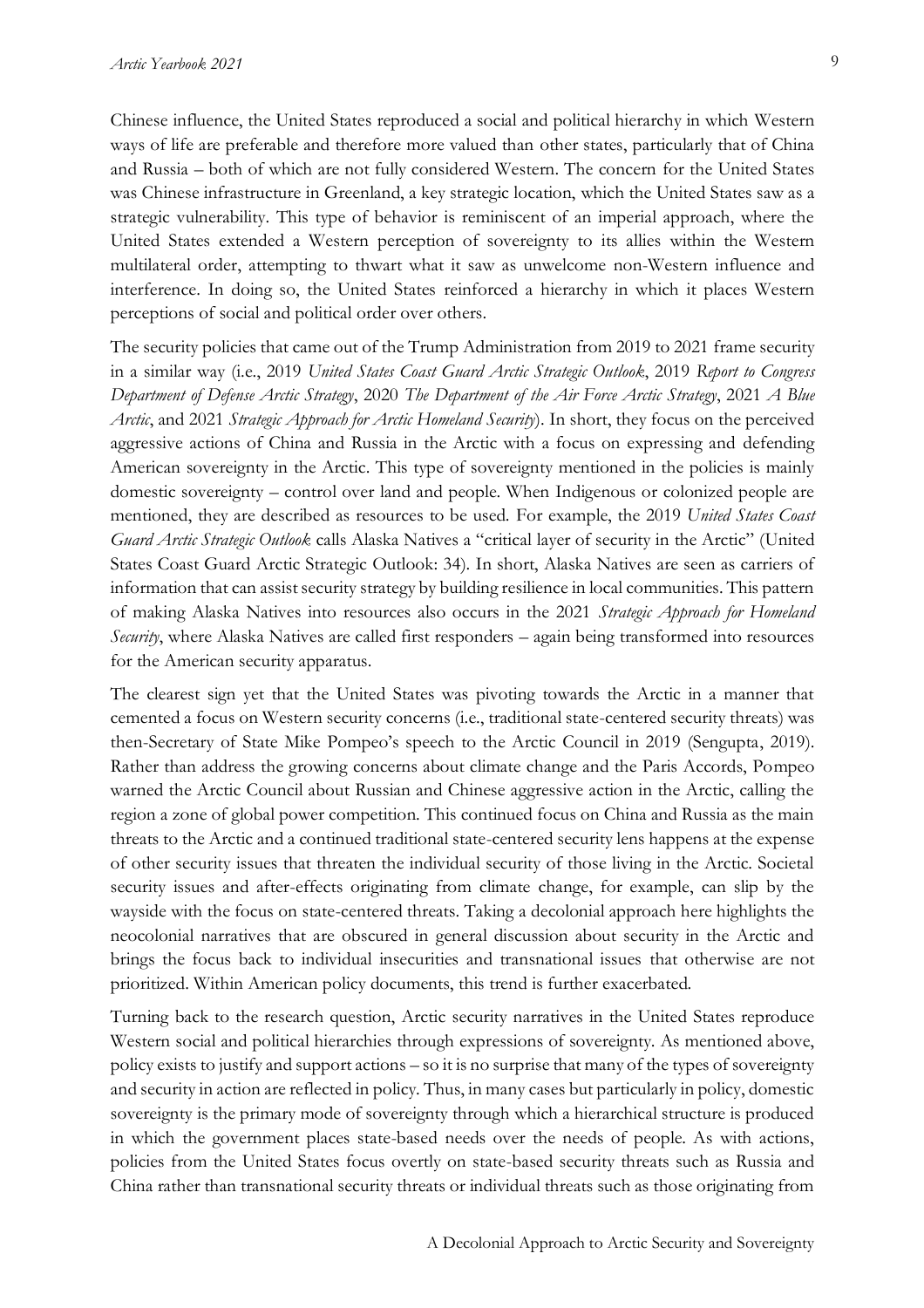climate change, food security and environmental security. In short, one of the hierarchies is in which security discourses are legitimized (i.e., state-based threats) versus which are not (i.e., transnational) alongside the question of government needs such as oil and gas extraction versus the needs of individuals and communities living in the Arctic. Although there is not a neat Indigenous/non-Indigenous dichotomy particularly on oil and gas extraction, this hierarchy is best understood through a decolonial frame because this frame brings attention to the entrenched hierarchies that underpin how from a state perspective, questions of threats to state sovereign security are institutionally legitimized. The way in which the United States expresses sovereignty is a way to reify existing hierarchies, suggesting that the way that sovereignty is conceptualized currently in the Arctic is insufficient to fully account for the reality on the ground.

### **Canada**

Canadian expressions of sovereignty in the Arctic have generally reflected a focus on domestic sovereignty over the Canadian Arctic from 2014-2021. Under the Conservative Government until 2015, Canada took a more aggressive stance in the Arctic, implying it would engage in decisive actions to protect its sovereignty. This militaristic approach was paired with promoting tenets of the Western multilateral and neoliberal order such as economic development, environmental heritage, and increased governance. With the arrival of the Liberal Government in 2015, Canada's rhetoric shifted to focus more on consultation and co-development with Indigenous peoples in the Canadian Arctic. Its expressions of sovereignty here turned inward to give more attention to northern governance, modernization, and economic development. Thus, while Canada's approach to Arctic sovereignty has oscillated in terms of rhetoric, ultimately its underlying tenets for how to approach Arctic security have remained the same.

Although Prime Minister Justin Trudeau and the Liberal Party have been in power since 2015, former Prime Minister Stephen Harper and the Conservative Party formed the *2010 Canadian Arctic Strategy* that was in place at the beginning of 2014. This policy explicitly mentioned that the exercise of Canadian sovereignty over the Far North was the goal of Canadian Arctic foreign policy alongside promoting economic and social development, protecting environmental heritage, and improving Northern governance. This former strategy is important in a few respects, the first being that it clearly established sovereignty *over* the Canadian Arctic as a goal, and heavily implied it would engage in military actions to protect that sovereignty. This military protection and a more aggressively enforced version of sovereignty gave more agency and power to the Canadian government at the expense of, rather than opening the door to, co-development and cooperation with local and regional governing structures in the Canadian Arctic (Gronning, 2016). Certainly, other co-development and cooperation activities were occurring – there is no binary per se that sovereignty assertions preclude other forms of governance– but political attention was more focused on questions of hard security. Thus, funding and the benefits that come from being politically valued were relatively lacking as compared to questions of security. Canada also held the chairmanship of the Arctic Council during the leadership of Prime Minister Harper and the Conservative Government. However, many scholars and policymakers found Canadian leadership lacking (Exner-Pirot, 2016). Much of the term of Canada's chairing of the Arctic Council focused on economic development, such as founding the Arctic Economic Council despite concerns about lobbying and the environmental costs of increased resource extraction. By focusing on economic development through increased extraction activities, the Canadian government expressed domestic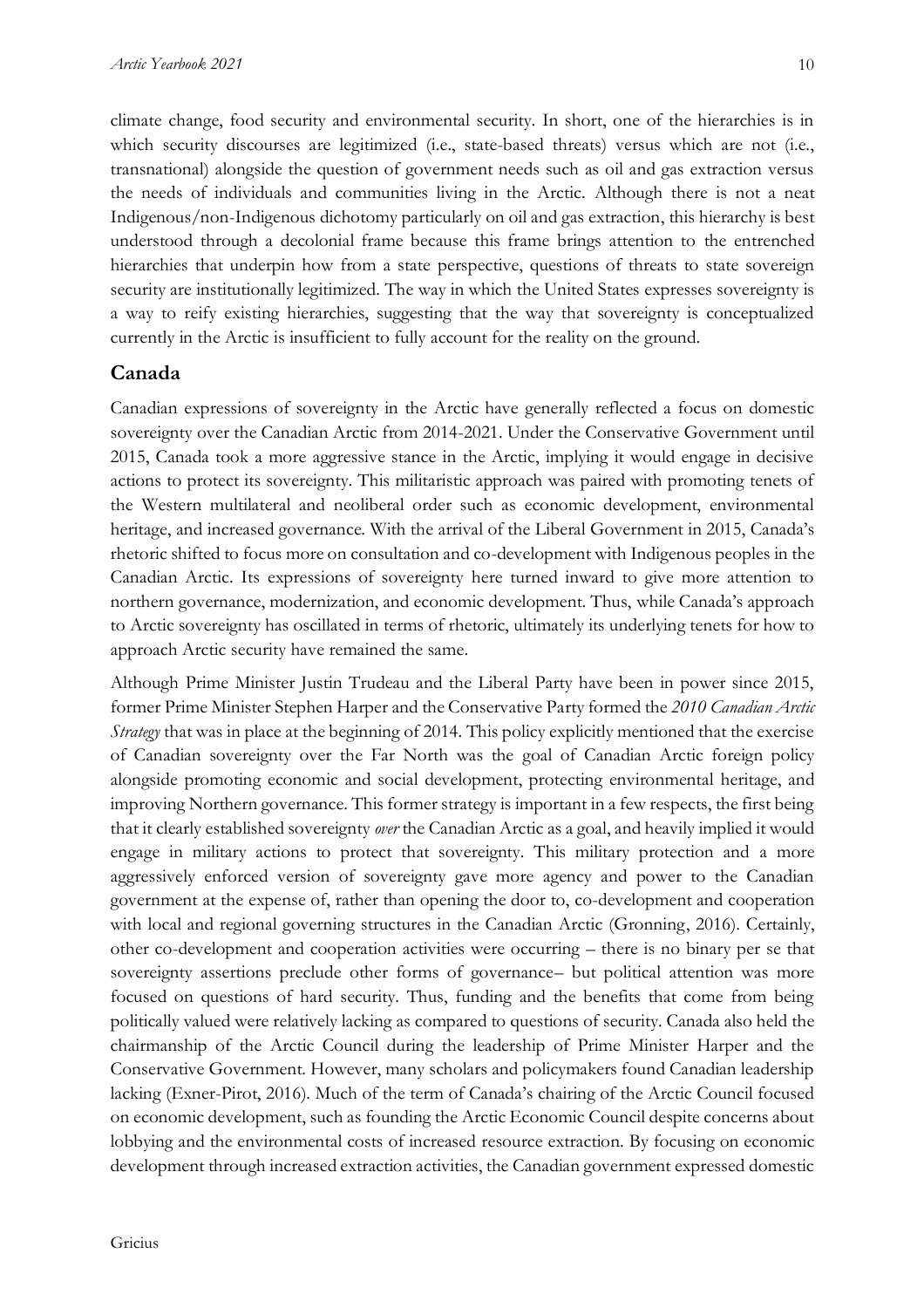sovereignty in order to give preference to the needs of extractive industries. The Canadian government favored those extractive needs coming from the Canadian South over the needs and wants of Indigenous peoples living in the Canadian North.

With the accession of the Liberal Party to power with Prime Minister Justin Trudeau in 2015, there was a huge rhetorical shift in how Canada talked about the Arctic. The Canadian government discussed Arctic cooperation with Indigenous Peoples and engaged in more consultation and codevelopment at the outset. They also announced that the next Canadian Arctic Policy would be developed in tandem with people from the High North. Despite this change in rhetoric, however, much of the neocolonial narratives still exist beneath the surface, such as a focus on increased extraction. Trudeau's Liberal government worked on the development of the 2019 *Arctic and Northern Policy Framework* from 2015 to 2019. They created the Inuit-Crown Partnership Committee, a permanent organization with a mandate to advance the interests shared between the Canadian state and the Inuit and focused on the co-development 'with' Northerners rather than 'for' them. This committee was quickly followed by *Canada's Arctic Foreign Policy Framework Discussion Guide*. While this policy seemed to give voices to those throughout the North by holding in-person consultation sessions, individuals and groups could only participate by invitation. Furthermore, the constant consultation process was in many cases exhausting for Indigenous communities, particularly when the results of those consultations were not helpful (Everett, 2018). While the word sovereignty was not used in the document, connotations throughout the policy refer to it, thus giving more agency to the Inuit as shared owners of the Canadian territory, but still using them to make sovereignty claims about the region – as they have since the 1980s when Canada formally recognized how Inuit sovereignty underpins Canada's Arctic sovereignty – by the Canadian state. (Everett, 2018). This policy framework discussion guide was followed by the 2017 *Shared Leadership Model*, the 2017 *Pan Territorial Vision for Sustainable Development*, and the 2017-2018 *Towards a New Arctic Policy Framework* documents, all of which mostly echoed the 2017 *Discussion*  Guide. In short, they used the right rhetoric to support policies of shared development and consultation, but in many cases, Indigenous issues and needs were sidelined in favor of government needs and wants.

The publication of the *Arctic and Northern Policy Framework* (2019) was a widely anticipated policy, given that it had taken four years of development. However, it was almost immediately met with criticism for being light on details and binding commitments (Chater, 2019). Others claimed that, looking at the Harper and Trudeau policies, not much had changed (Brockman, 2019). Perhaps the most damning critique is that the timing of the publication's release immediately before the 2019 federal election in Canada left many experts to analyze the document as part of an election platform for the Liberal Party, rather than a serious Arctic Policy (Tommerbakke, 2019). From a decolonial lens, the *Arctic and Northern Policy Framework* (2019) immediately raised concerns. The first issue is the lack of consensus. In the policy, many of the stakeholders from the North such as those from Nunangat, Nunatsiavut, Nunavut, and the Pan-Territorial Governments (governments from Yukon, Northwest Territories and Nunavut) had their contributions placed in appendices rather than within the fully developed policy. This illustrates that there was no compromise or agreement on serious issues of concern such as modernization and extraction – showing that the federal government had trouble finding consensus (Tommerbakke, 2019). Here, there is a clear sidelining of Indigenous needs and wants, one that is reflected through an expression of domestic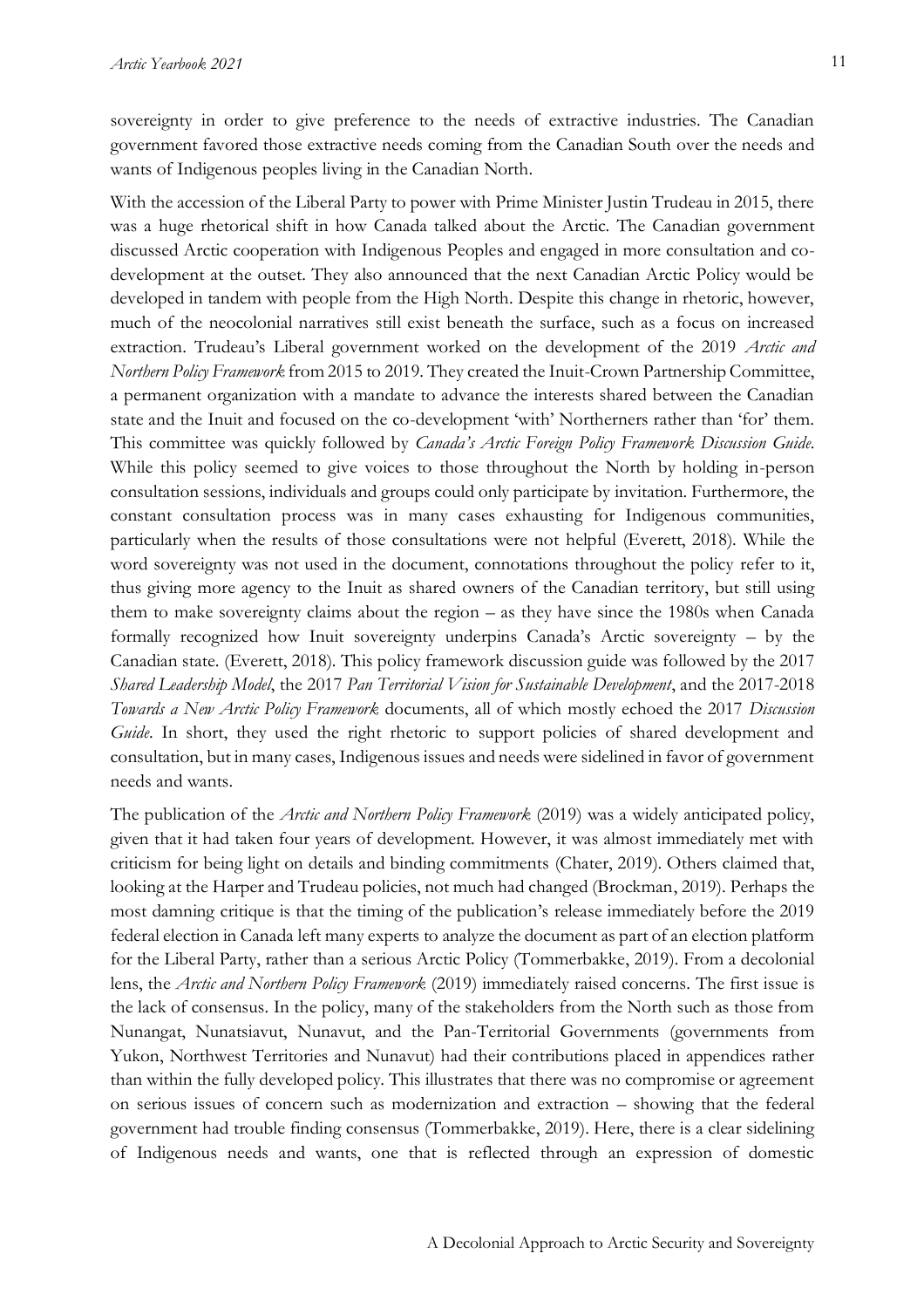sovereignty, where wishes of the federal government were placed above those of the local and regional governing bodies.

The second concern came from the lack of details on how the policy framework was developed. Given that this policy took more than four years to develop, many experts find it reasonable to expect more details (Chater, 2019). This lack of detail illustrates the propensity of states to create policies that have the potential to be imperial and nontransparent in nature. The third and final concern was an issue that was previously noted – the question of participation. While the federal government did host in-person consultation sessions throughout the North, they were invitationonly and thus restricted who could contribute and whose voices mattered. This is not to say the policy was entirely problematic. One of the most notable aspects of the policy was the recognition of the impacts of colonialism in the North, particularly referring to the consequences of disease, cultural assimilation, and coerced relocation. However, by focusing more directly on questions of how and focusing on expressions of sovereignty and power, the federal government continues to sideline Indigenous viewpoints even when the policy claims to represent a co-developed process. In short, it represents the relative insecurity of those living in the Canadian Arctic in terms of representation and participation.

Arctic security narratives in Canada are clearly reproducing social and political hierarchies through expressions of sovereignty. Most of Canada's expressions of sovereignty come from a domestic sovereignty standpoint by focusing on exerting control and influence over territory and policy. This differs from the American case which has both domestic and Westphalian sovereignty, for one reason: Canada controls much more Arctic territory than the United States. Thus, their expressions of sovereignty that exclude or weaken the role of formerly colonized people tend to give more attention to what is happening within its own borders, rather than outside of them. In both policies and actions, Canada often performs the discourse but doesn't follow through with substantial policy. It nominally recognizes the needs and interests of Indigenous People, but the Canadian government continues to prioritize its own needs and agenda. Thus, much of the actual policy continues to produce political hierarchies that puts the needs of the federal government over the actual needs and voices of those in the Canadian Arctic through expressions of domestic sovereignty.

## **Russia**

From 2014-2021, Russian expressions of sovereignty in the Arctic were geared primarily towards other countries rather than inward, thus using a conception of Westphalian sovereignty to express non-interference. With isolation from an economic and political font in the wake of the Crimean annexation, Russia began to focus on the Arctic as an economic opportunity. While there is no expectation of hot conflict, Russian military and economic interest in the Arctic has grown from 2014-2021 in terms of military exercise amount, oil and gas investment, and the investment placed in the Northern Sea Route. In engaging in the Arctic, Russia has expressed Westphalian sovereignty to keep out Western influence while also prioritizing economic interests over the individual security needs of its Indigenous Peoples, thus also expressing domestic sovereignty.

Given Russia's long coastline and history with the Arctic, it is no surprise how important the region is to the Russian government. Particularly in the wake of the annexation of Crimea in 2014 and the subsequent sanctions, Russian economic interests have turned towards the Arctic as a future opportunity. Russia's 2014 *Military Doctrine* began this trend, particularly as a notably recent Russian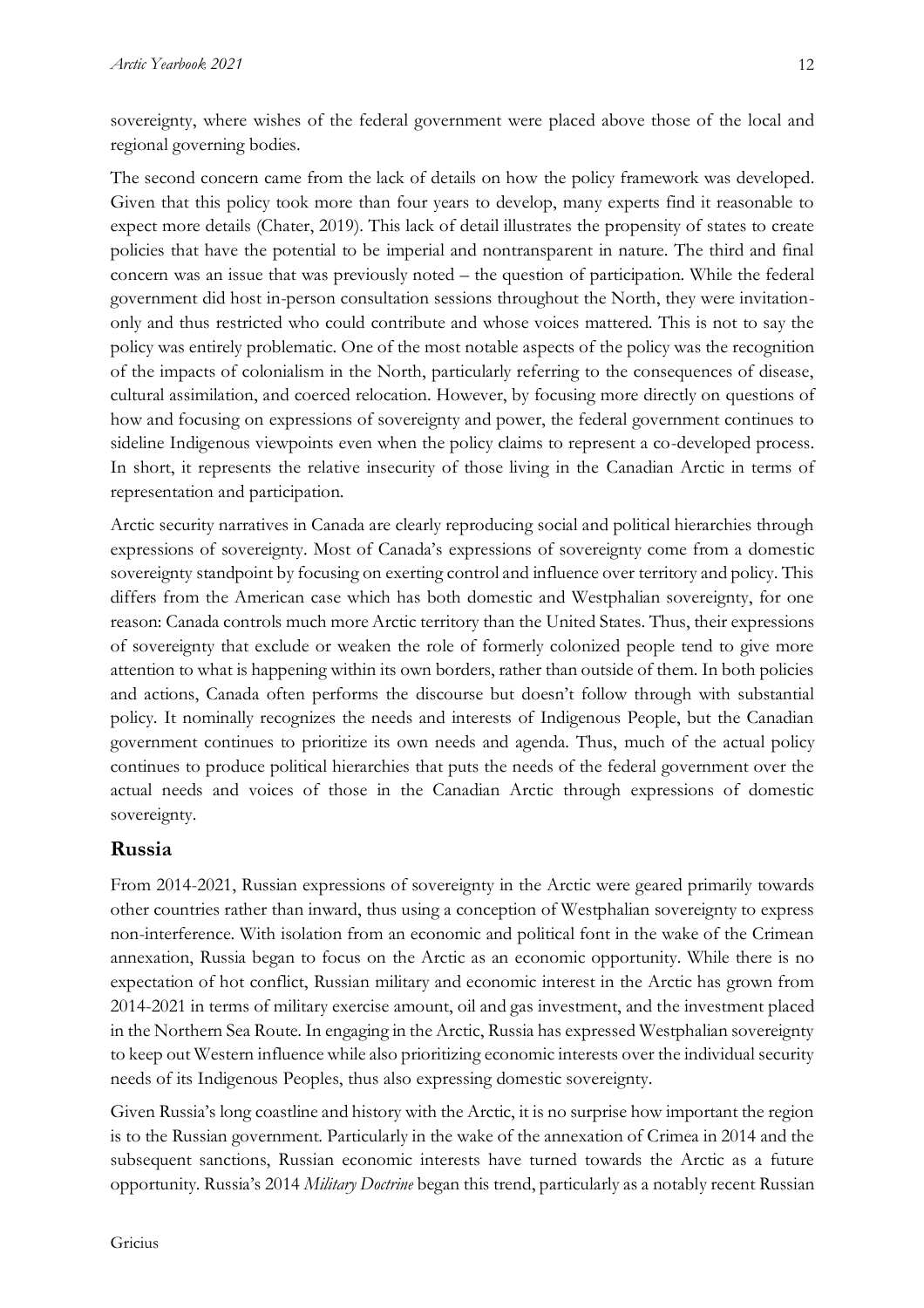military doctrine that explicitly mentions where Russia must protect its national interests in the Arctic. This trend continued with Russia's 2014 *Maritime Doctrine*, which focused on the Atlantic and Arctic and named looming threats specifically in the Arctic as cause for strengthening Russia's Northern Fleet. Russia's 2015 *National Security Strategy* focused on the growing importance of developing Arctic natural resources. It also implied a background of global competition and focused on the expansion of NATO's influence as a threat to Russian sovereignty. However, even with the focus on security, the strategy acknowledged that there was no expectation or conflict or race for resources. Later that year, the *Comprehensive Project for Development of the Northern Sea Route* was published, explicitly introducing measures to improve navigation-hydro-graphic and hydrometeorological support for navigation. Here, a decolonial lens raises an immediate red flag regarding neocolonial areas of extraction and economic development (Devaytkin, 2018). While the strategy describes the prioritization of Arctic resources, it immediately also raises the question of who is getting those resources, and how the Russian state will handle Indigenous communities who potentially may live in proximity to those areas. The 2015 strategy also highlighted the expansion of NATO's influence as the largest threat to Russia (Klimenko, 2019). Thus, Westphalian sovereignty was also expressed through focusing on a lack of interference from other states. The Russian state also engaged in many military exercises to express this sovereignty, including Vostok in 2014 and 2015, Tsentr in 2019, and Grom in 2019 (Melino & Conley, 2020). A decolonial lens looks at this issue slightly differently than a traditional security lens by refocusing on how an increase in military activity to express Westphalian sovereignty produces social and political hierarchies. Doing so focuses Russia's energy in the Arctic on military and economic matters, ignoring and sidelining individual insecurity issues that may arise from food, environmental, or societal issues. Thus, in expressing its Westphalian sovereignty, Russia places a priority on military and extractive concerns rather than long-lasting security concerns of Russia's Indigenous People.

As the Arctic became a more contested region, Russia created the State Arctic Commission in 2015 to coordinate federal executive authorities, state authorities, and other parts of its government to address the development of the Arctic region and to ensure national security. While this organization may at first seem to address the gaps regarding individual insecurities, it appears to have instead refocused power to Moscow. Leaders in the Russian Arctic now prioritize creating stronger ties to the federal government and Moscow, creating policy that pleases federal authorities rather than focusing on the needs and wants of Indigenous and other marginalized communities in the Russian Arctic (Blakkisrud, 2019). Taking a decolonial lens, in the creation of the Commission, the Russian government was seeking to express its domestic sovereignty over the Russian Arctic. However, in doing so, it created an explicitly top-down structure that continually puts the wishes of Russian political leaders in Moscow above the needs and wants of individuals living in the Russian Arctic.

With the recent publication of *Basic Principles 2035* in 2020, Russia has continued earlier outlines of Russian Arctic policies with one significant change. The new policy introduced the concept of 'ensuring sovereignty and territorial integrity' as the top national interest in the Arctic. Past versions of Russian sovereignty expressions in the Arctic have focused on either domestic sovereignty (to illustrate domestic control of territory and population) or Westphalian sovereignty, and it is likely that the document refers to a combination of the two. As with prior Russian Arctic documents, there is also lip service paid to the socioeconomic development of both the Arctic territory as well as the Indigenous Peoples living there (Klimenko, 2020). However, there is little that suggests that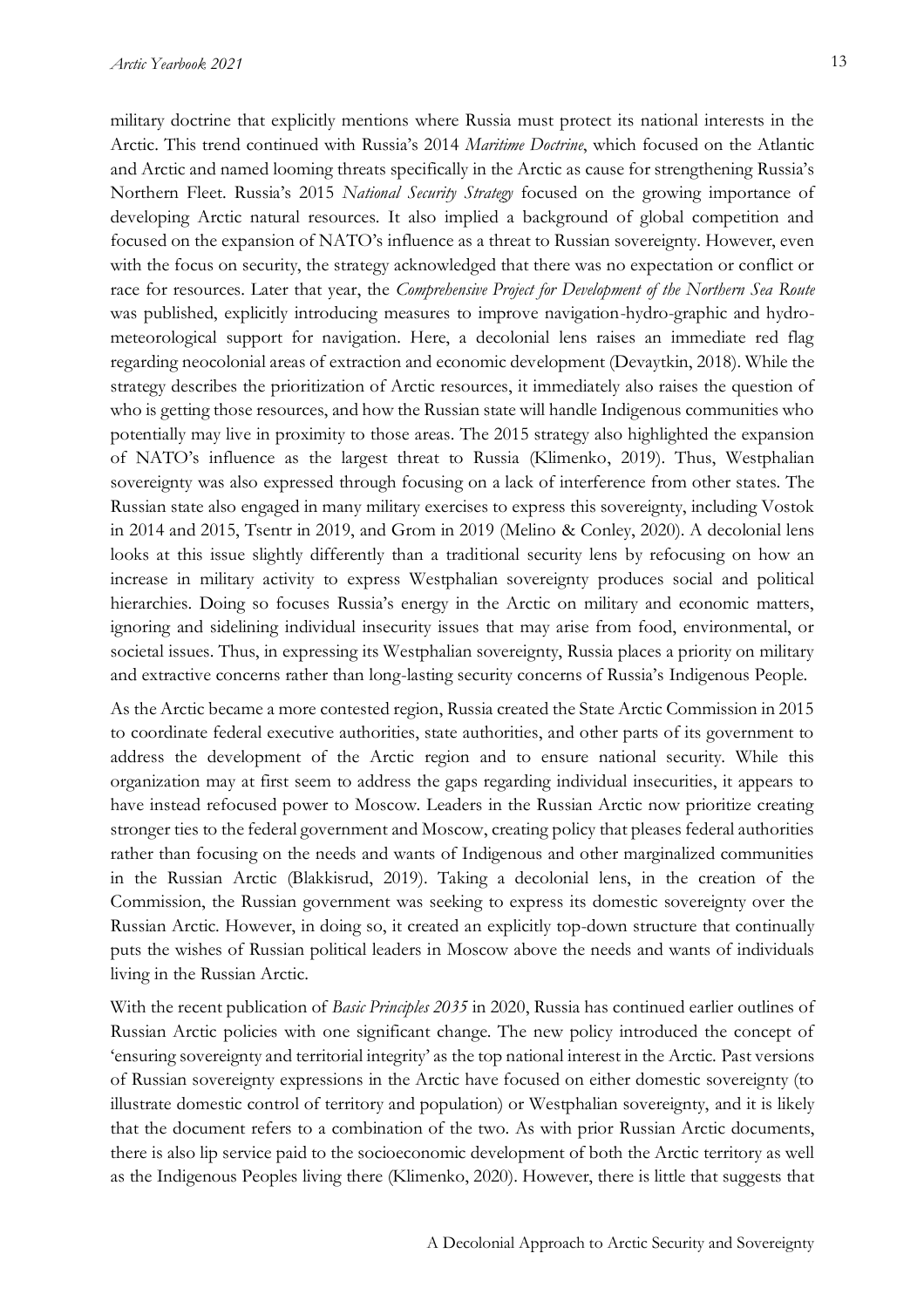this will result in any real policy changes. Most parts of the Russian Arctic are suffering from population decreases and individual insecurities such as healthcare and housing. This lack of attention to individual insecurities suggests that there are other priorities such as military and economic concerns that trump – in Russia's view – the needs of their Indigenous population. In short, Arctic security narratives in Russia reproduce social and political hierarchies that favor the needs of the Russian federal government without giving a real voice to minority interests such as those originating from Indigenous Peoples – particularly regarding economic and military concerns. In contrast to Canada, it appears that Russia expresses sovereignty both in a domestic and Westphalian sense. The United States expresses Westphalian sovereignty to keep Russian influence out, while Russia expresses Westphalian sovereignty against as what it sees as undue NATO influence. In its policies and actions, Russia seems to focus heavily on colonial ideas of extraction and economic development to reproduce social and political hierarchies that continually exclude the individual needs of people living in the Arctic.

# **Discussion and conclusion**

Considering how the United States, Canada, and Russia express sovereignty, rather than protecting states from outside threats, each states' versions of expressing security and sovereignty are merely serving to reinforce hierarchies. Thus, rather than thinking of sovereignty purely as a neutral tool in which Western states express their power over non-Western entities, I argue that sovereignty in the Arctic is heavily influenced by neocolonial narratives and thus the traditional state-centered conception of sovereignty should therefore change to acknowledge three things. First, the shifting geography of the Arctic which makes establishing sovereignty difficult if not impossible (domestic sovereignty). Second, the history and role of Indigenous Peoples who live there (both in enhancing the international legal sovereignty of Indigenous people and giving them more power). Finally, shared sovereignty as a better fit as it will make a more equitable and historically grounded Arctic version of sovereignty.

Adopting a decolonial lens allows scholars to see that sovereignty in general creates a normative hierarchy that places the non-West as 'othered' in opposition to the inherently sovereign West (White, 2019). This hierarchy that Western states use suggests that neocolonial narratives continue to influence the way they view security and sovereignty in the Arctic. Non-Western perspectives on conservation, for example, are consulted but not placed on the same valuation as perspectives of Western science, academia, and industry. State-centered threats from China and Russia are given more weight than real individual insecurities arising from food, water, and environmental insecurity. States contribute to individual insecurities by doing so. Thus, non-West perspectives are devalued in reference not only to conservation, but also other questions related to climate change. Traditional security lenses neither acknowledge this neocolonial power structuring nor fully reflect the contestation of sovereignty. Some scholars have already argued that sovereignty is contested in the Arctic due to the region's constantly changing geography as well as the distance between non-Arctic capitals and the Arctic (Gerhardt et al., 2010).

First, the adverse effects of climate change continue to change Arctic geography as well as geopolitical realities. An updated understanding of Arctic sovereignty should acknowledge that enacting domestic sovereignty may not be fully possible. By trying to maintain the same understanding of land and territory as before that use colonial understandings of ecological imperialism when relating to land, one cannot really approach and think about climate change in a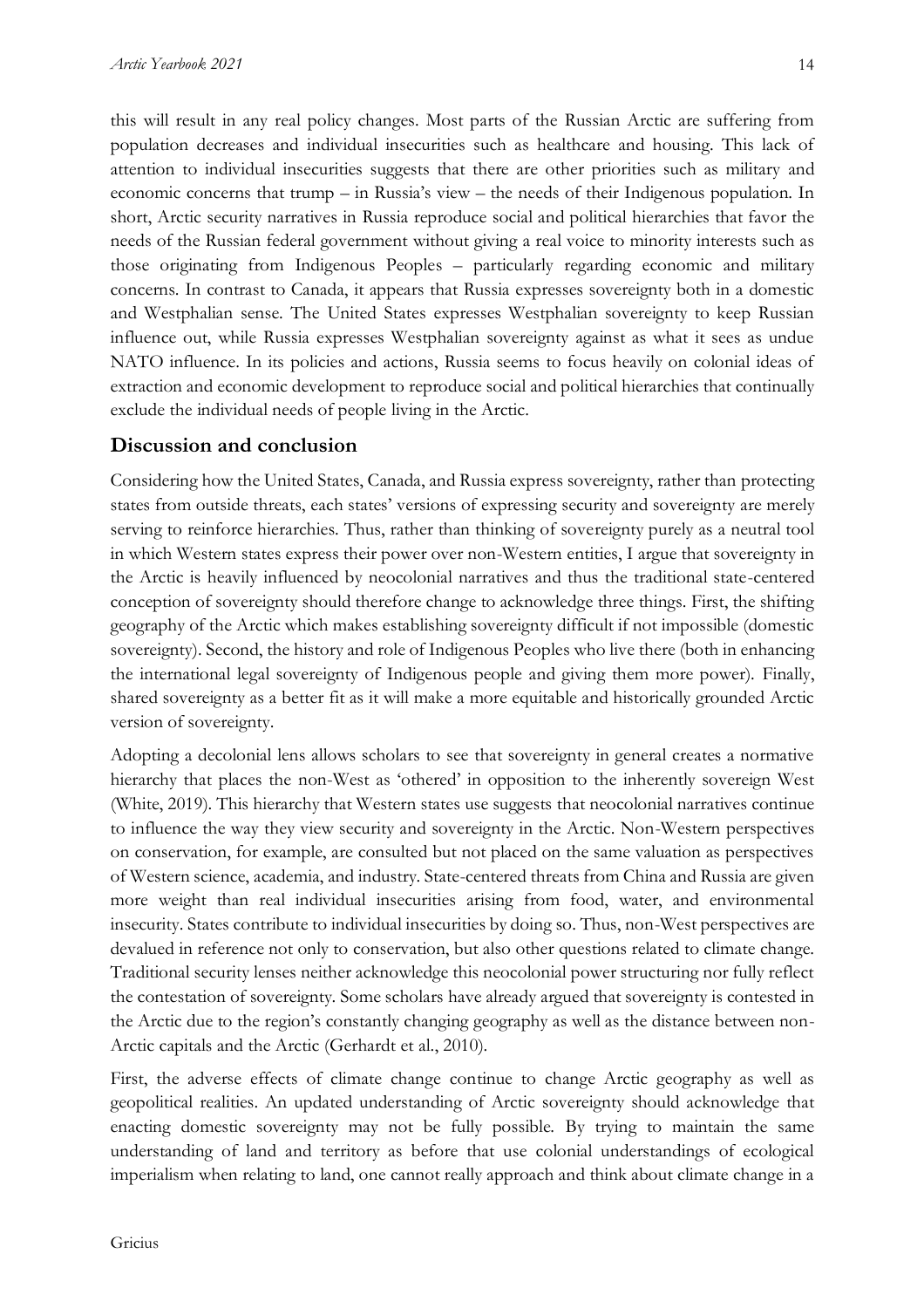productive manner. Thus, the same kind of expressions of domestic sovereignty, then, should also be reduced in order to think more critically about climate adaptation and mitigation strategies.

Second, the history and role of Indigenous peoples should also be more broadly acknowledged in this updated version of Arctic sovereignty. Doing so gives them more legal power and sovereignty over decisions that impact their livelihood. While Inuit sovereignty is key to Canada's broader Arctic claims, it is by no means the norm across Arctic states. Further, acknowledgement is only one part of the equation. With more scholarly attention being paid towards the importance of TEK and other contributions from Indigenous people, so too should sovereignty in the Arctic reflect that role. Going beyond acknowledgement here would serve to give Indigenous peoples more legal sovereignty to take part in decision-making about the Arctic, something that is sorely lacking now. Bringing in those voices may seem like a small step, but it would empower Indigenous Peoples, acknowledging that they too are important players in the Arctic. Acknowledging this new kind of sovereignty is in line with what Indigenous leaders are already saying, particularly in reference to the publication of '*A Circumpolar Inuit Declaration on Sovereignty in the Arctic'* by the Inuit Circumpolar Council in April 2009. Among other claims, the declaration argues that issues of sovereignty must be assessed in the Inuit's context of a long history of exercising self-determination and that the Inuit have been ignored in Arctic sovereignty discussions. When thinking about the role of Indigenous people in Arctic sovereignty, thus, it goes beyond any one state's claim to sovereignty in the Arctic on a territorial level. Scholarly, policy, and activist attention ought to be paid to bringing attention and acknowledgement to the way Indigenous People use sovereignty.

Third, Arctic policymakers and scholars should consider that shared sovereignty may be a more equitable and historically grounded version of Arctic sovereignty. From an Indigenous perspective, sovereignty has a different meaning and can be helpful here when imagining how a shared sovereignty can work in the real world. First, Indigenous conceptions of sovereignty are social and cultural ways of understanding community – and thus sovereignty is often linked to an ability to carry out normal life activities. Therefore, shared sovereignty in the Arctic can reflect that, acknowledging that geopolitical competition and increased oil and gas extraction are threats to that sovereignty. Second, Indigenous approaches to sovereignty also take a relational approach, thinking about how land and people interrelate and the importance of being heard in deliberations between people. In action, this could mean focusing more on the Arctic institutions that exist and giving more power to Indigenous People in those institutions to be heard and speak rather than giving power to states alone. In a future Arctic that will be inevitably changed by the advent of climate change, people and collectives will have to work together to solve these larger collective-action problems. This feeds into a third way that Indigenous sovereignty can inform shared sovereignty. While Westphalian sovereignty treats land as an exploitable resource, Indigenous sovereignty sees land as something to be cared for, the other part of a reciprocal relationship between people and land. What use is having sovereignty over a place if it is not cared for or is not productive? Shared sovereignty in action here would be a reframing of the Arctic as a place for cooperative action to care for the land as the primary objective of sovereignty.

Fourth, sovereignty is contextual. In the Arctic, this implies that any notion of shared sovereignty specifically in the Arctic must include Indigenous people, their traditional and ecological knowledge, and the co-managing of Arctic issues.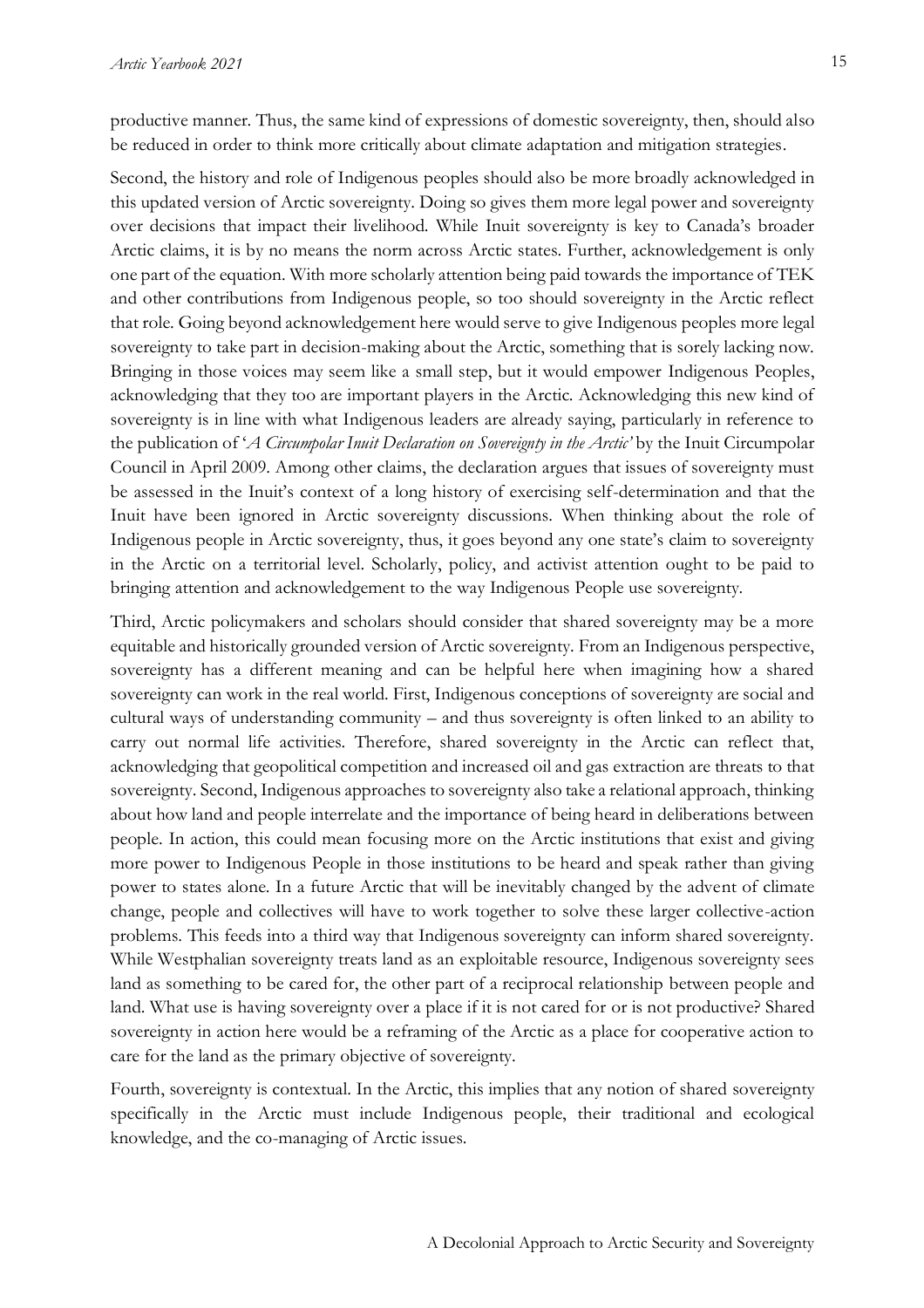Scholars acknowledge that sovereignty is constantly evolving and thus we should not use outdated terminology to describe a region when it is no longer useful (MacFarlane & Sabanadze, 2013; Glanville, 2013). It is not as though sovereignty has not already adapted and been changed with other alterations. The European Union, for example, does not fit within the traditional bounds of sovereignty. It operates as somewhat of a hybrid that follows some older rules but also adapts to the type of sovereignty that the European Union represents. The Arctic similarly should be an opportunity for sovereignty to evolve and address both the changing role of geography and Indigenous peoples alongside a new conception of shared sovereignty as well as deal with the very real threat of climate change.

In this research, I have used a decolonial lens to illustrate how the United States, Canada, and Russia reproduce social and political hierarchies through expressions of sovereignty. I have further demonstrated how traditional security lenses are insufficient to address the current security issues of today and thus, why a new version of sovereignty in the Arctic is necessary to reflect the changing reality on the ground. It is through the deconstruction of neocolonial narratives and ideas that new ways of thinking about sovereignty and security can be revealed and hopefully better fit the current needs and security concerns of people in the Arctic.

## **References**

2015 YEAR IN REVIEW Progress Report on the Implementation of the National Strategy for the Arctic Region. (2016). Arctic Executive Steering Committee. [https://obamawhitehouse.archives.gov/sites/whitehouse.gov/files/documents/Progress](https://obamawhitehouse.archives.gov/sites/whitehouse.gov/files/documents/Progress%20Report%20on%20the%20Implementation%20of%20the%20National%20Strategy%20for%20the%20Arctic%20Region.pdf) [%20Report%20on%20the%20Implementation%20of%20the%20National%20Strategy%](https://obamawhitehouse.archives.gov/sites/whitehouse.gov/files/documents/Progress%20Report%20on%20the%20Implementation%20of%20the%20National%20Strategy%20for%20the%20Arctic%20Region.pdf) [20for%20the%20Arctic%20Region.pdf](https://obamawhitehouse.archives.gov/sites/whitehouse.gov/files/documents/Progress%20Report%20on%20the%20Implementation%20of%20the%20National%20Strategy%20for%20the%20Arctic%20Region.pdf)

A Blue Arctic: A Strategic Blueprint for the Arctic. (2021). US Department of the Navy. [https://media.defense.gov/2021/Jan/05/2002560338/-1/-](https://media.defense.gov/2021/Jan/05/2002560338/-1/-1/0/ARCTIC%20BLUEPRINT%202021%20FINAL.PDF/ARCTIC%20BLUEPRINT%202021%20FINAL.PDF) [1/0/ARCTIC%20BLUEPRINT%202021%20FINAL.PDF/ARCTIC%20BLUEPRINT](https://media.defense.gov/2021/Jan/05/2002560338/-1/-1/0/ARCTIC%20BLUEPRINT%202021%20FINAL.PDF/ARCTIC%20BLUEPRINT%202021%20FINAL.PDF) [%202021%20FINAL.PDF](https://media.defense.gov/2021/Jan/05/2002560338/-1/-1/0/ARCTIC%20BLUEPRINT%202021%20FINAL.PDF/ARCTIC%20BLUEPRINT%202021%20FINAL.PDF)

- Alfred, T. 1999. *Peace, Power, Righteousness: An Indigenous Manifesto*. Oxford University Press.
- Appendix A Implementation Framework for the National Strategy for the Arctic Region. (2016). Arctic Executive Steering Committee.
- [https://obamawhitehouse.archives.gov/sites/whitehouse.gov/files/documents/National%20Str](https://obamawhitehouse.archives.gov/sites/whitehouse.gov/files/documents/National%20Strategy%20for%20the%20Arctic%20Region%20Implementation%20Framework%20%28Appendix%20A%29%20Final.pdf) [ategy%20for%20the%20Arctic%20Region%20Implementation%20Framework%20%28](https://obamawhitehouse.archives.gov/sites/whitehouse.gov/files/documents/National%20Strategy%20for%20the%20Arctic%20Region%20Implementation%20Framework%20%28Appendix%20A%29%20Final.pdf) [Appendix%20A%29%20Final.pdf](https://obamawhitehouse.archives.gov/sites/whitehouse.gov/files/documents/National%20Strategy%20for%20the%20Arctic%20Region%20Implementation%20Framework%20%28Appendix%20A%29%20Final.pdf)

Archer, J. (2012). Sovereignty as a Social Construct: A Literature Review of Indigenous Peoples' Perspectives. Available at SSRN: <https://ssrn.com/abstract=2193620>

- Bauder, Harald, and Rebecca Mueller. (2021). Westphalian Vs. Indigenous Sovereignty: Challenging Colonial Territorial Governance, Geopolitics, 1–18. <https://doi.org/10.1080/14650045.2021.1920577>
- Blakkisrud, Helge. (2019). Governing the Arctic: The Russian State Commission for Arctic Development and the Forging of a New Domestic Arctic Policy Agenda. Arctic Review on Law and Politics, 10, 190-216.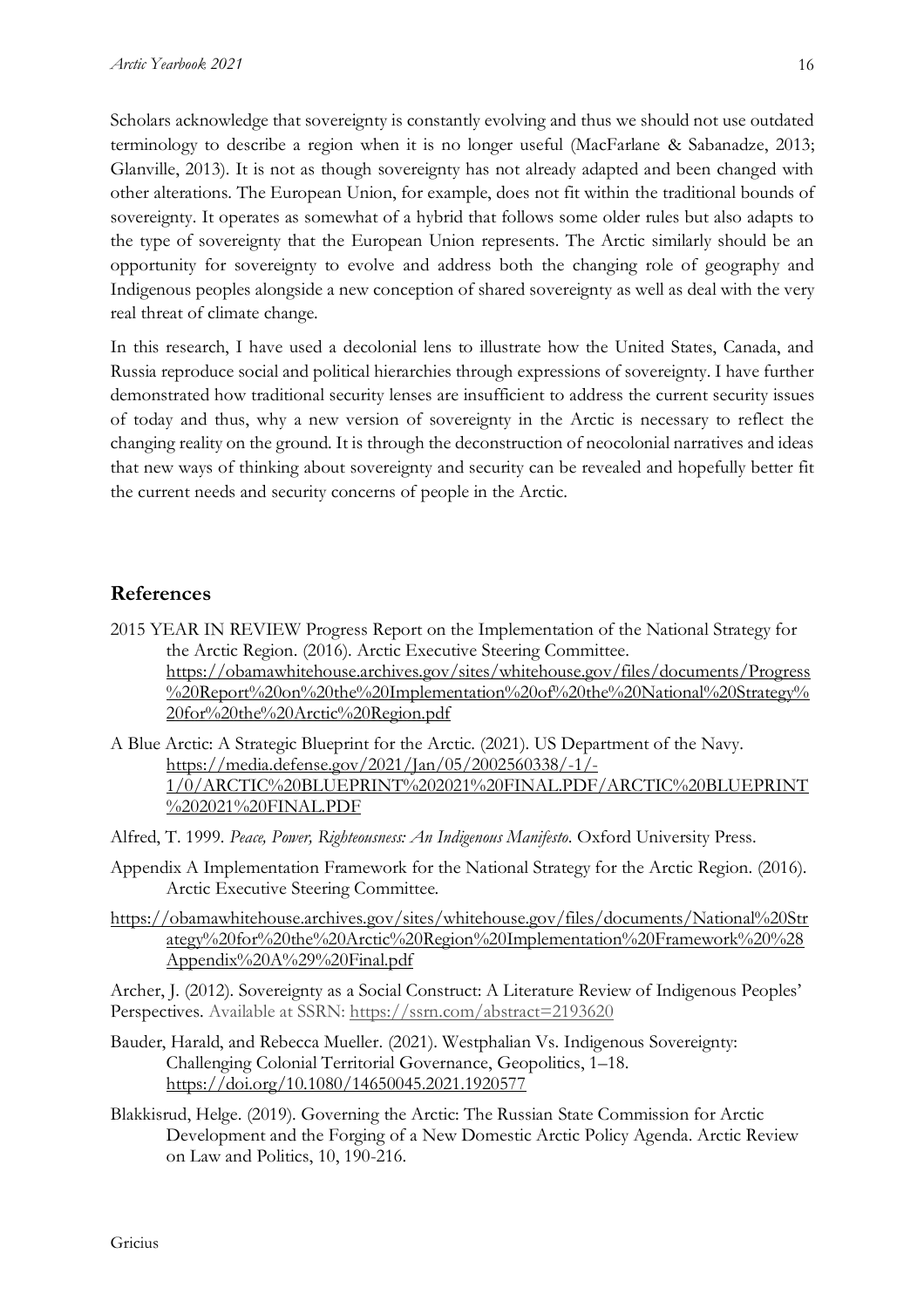- Brockman, A. (2019). Ottawa's new Arctic policy has lofty goals, but few details on how to reach them, critics say. CBC. [https://www.cbc.ca/news/canada/north/arctic-policy](https://www.cbc.ca/news/canada/north/arctic-policy-framework-short-on-details-1.5278433?cmp=newsletter-news-digests-canada-and-world-morning)[framework-short-on-details-1.5278433?cmp=newsletter-news-digests-canada-and-world](https://www.cbc.ca/news/canada/north/arctic-policy-framework-short-on-details-1.5278433?cmp=newsletter-news-digests-canada-and-world-morning)[morning](https://www.cbc.ca/news/canada/north/arctic-policy-framework-short-on-details-1.5278433?cmp=newsletter-news-digests-canada-and-world-morning)
- Campbell, Robin. 2015. "An Introduction to Inuit Rights and Arctic Sovereignty." LawNow. [https://www.lawnow.org/introduction-inuit-rights-arctic-sovereignty/.](https://www.lawnow.org/introduction-inuit-rights-arctic-sovereignty/)
- Canada. (n.d.). The Arctic Institute. Retrieved February 25, 2021, from <https://www.thearcticinstitute.org/countries/canada/>
- Canada's Arctic and Northern Policy Framework. (2019). Government of Canada. <https://www.rcaanc-cirnac.gc.ca/eng/1560523306861/1560523330587>
- Canada's Arctic Foreign Policy. (2010). Government of Canada. [https://www.international.gc.ca/world-monde/international\\_relations](https://www.international.gc.ca/world-monde/international_relations-relations_internationales/arctic-arctique/arctic_policy-canada-politique_arctique.aspx?lang=eng)[relations\\_internationales/arctic-arctique/arctic\\_policy-canada](https://www.international.gc.ca/world-monde/international_relations-relations_internationales/arctic-arctique/arctic_policy-canada-politique_arctique.aspx?lang=eng)[politique\\_arctique.aspx?lang=eng](https://www.international.gc.ca/world-monde/international_relations-relations_internationales/arctic-arctique/arctic_policy-canada-politique_arctique.aspx?lang=eng)
- Canada's Arctic Policy Framework: Discussion guide. (2017). Indigenous and Northern Affairs Canada.<https://www.rcaanc-cirnac.gc.ca/eng/1503687877293/1537887905065>
- Changes in the Arctic: Background and Issues for Congress (CRS Report No. R41153). (2021). Congressional Research Service.
- Chater, A. (2019). Three Takeaways from Canada's Arctic and Northern Policy. The Polar Connection.<https://polarconnection.org/canada-arctic-northern-policy/>
- Commission on the Limits of the Continental Shelf (CLCS) Outer limits of the continental shelf beyond 200 nautical miles from the baselines: Submissions to the Commission: Partial revised Submission by the Russian Federation. (2015). Oceans and Law of the Sea - United Nations.

[https://www.un.org/depts/los/clcs\\_new/submissions\\_files/submission\\_rus\\_rev1.htm](https://www.un.org/depts/los/clcs_new/submissions_files/submission_rus_rev1.htm)

Commission on the Limits of the Continental Shelf (CLCS) Outer limits of the continental shelf beyond 200 nautical miles from the baselines: Submissions to the Commission: Partial Submission by Canada. (n.d.). Oceans and Law of the Sea - United Nations. Retrieved February 25, 2021, from

[https://www.un.org/Depts/los/clcs\\_new/submissions\\_files/submission\\_can1\\_84\\_2019](https://www.un.org/Depts/los/clcs_new/submissions_files/submission_can1_84_2019.html#:~:text=On%2023%20May%202019%2C%20Canada,sea%20is%20measured%20in%20the) [.html#:~:text=On%2023%20May%202019%2C%20Canada,sea%20is%20measured%20i](https://www.un.org/Depts/los/clcs_new/submissions_files/submission_can1_84_2019.html#:~:text=On%2023%20May%202019%2C%20Canada,sea%20is%20measured%20in%20the) [n%20the](https://www.un.org/Depts/los/clcs_new/submissions_files/submission_can1_84_2019.html#:~:text=On%2023%20May%202019%2C%20Canada,sea%20is%20measured%20in%20the)

- Corgan, M. (2020). US security policy in the American Arctic. In Routledge Handbook of Arctic Security (pp. 152–165). Routledge.
- Deloria, Vine Jr. 1979. "Self-Determination and the Concept of Sovereignty." In *Economic Development in American Indian Reservations*, edited by Roxanne Dunbar Ortiz, 1st ed, 22–28. Development Series, no. 1. Albuquerque: Native American Studies, University of New Mexico.
- Devyatkin, P. (2018). Russia's Arctic Strategy: Military and Security (Part II). The Arctic Institute. <https://www.thearcticinstitute.org/russias-arctic-military-and-security-part-two/>
- Everett, K. (2018). Canada's Arctic Policy Framework: A New Approach to Northern Governance. The Polar Connection. [https://polarconnection.org/canada-arctic-policy](https://polarconnection.org/canada-arctic-policy-framework/)[framework/](https://polarconnection.org/canada-arctic-policy-framework/)
- Exner-Pirot, H. (2016). Canada's Arctic Council chairmanship (2013-2015): A post-mortem. Canadian Foreign Policy Journal, 22(1), 84–96.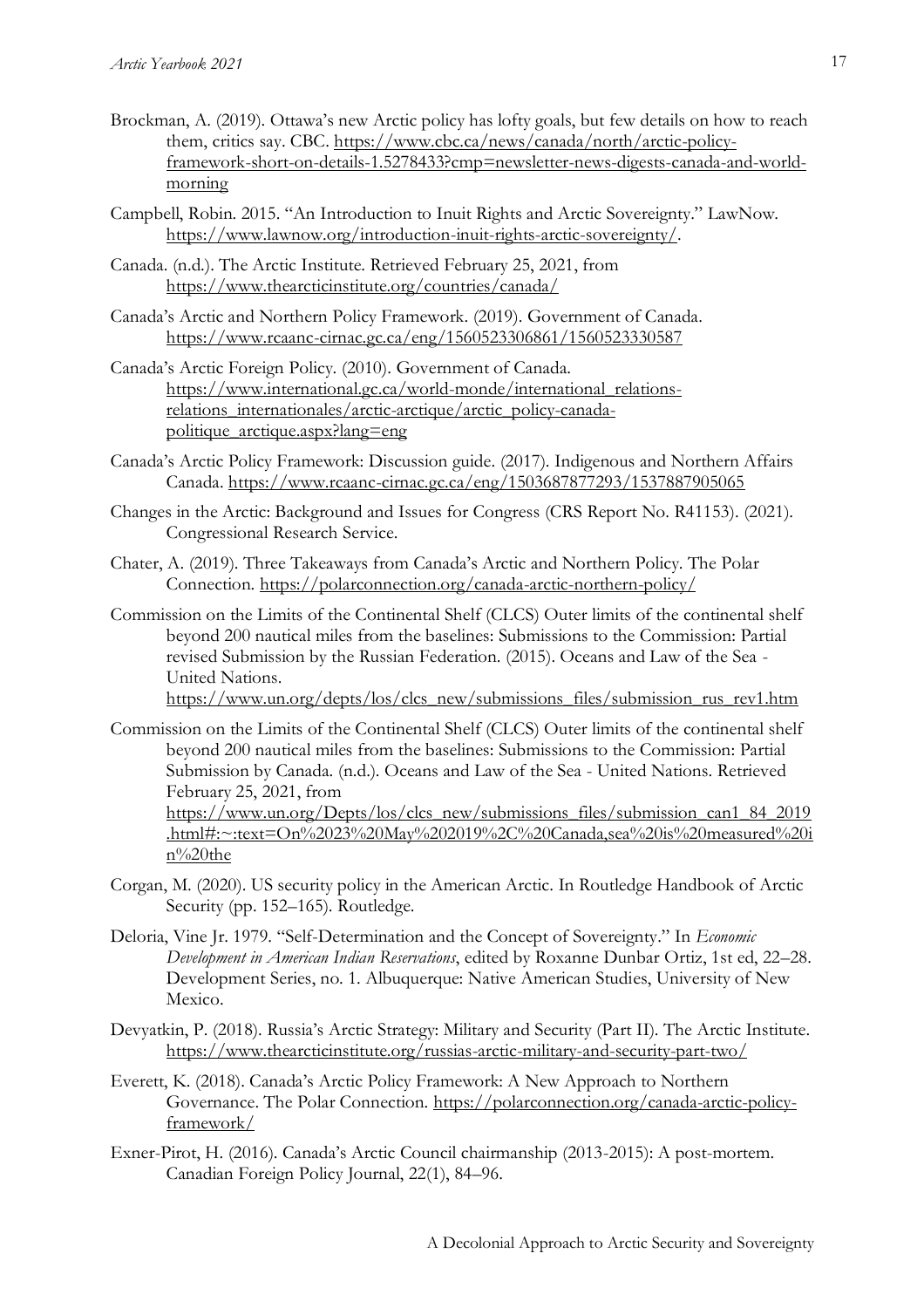- Fakhri, Michael. (2018). Third World Sovereignty, Indigenous Sovereignty, and Food Sovereignty: Living with Sovereignty despite the Map. Transnational Legal Theory, 9 (3– 4): 218–53. [https://doi.org/10.1080/20414005.2018.1563748.](https://doi.org/10.1080/20414005.2018.1563748)
- Gerhardt, H., Steinberg, P., Tasch, J., Fabiano, S., & Shields, R. (2010). Contested Sovereignty in a Changing Arctic. Annals of the Association of American Geographers, 100(4), 992– 1002.
- Glanville, L. (2013). The Myth of Traditional Sovereignty. International Studies Quarterly, 57, 79–90.
- Gorenburg, D. (2017). Russia's New and Unrealistic Naval Doctrine. War on the Rocks. <https://warontherocks.com/2017/07/russias-new-and-unrealistic-naval-doctrine/>
- Grant, Shelagh D. 2011. *Polar Imperative: A History of Arctic Sovereignty in North America*. Vancouver: Douglas & McIntyre.
- Griffiths, Franklyn, Robert N Huebert, and P. Whitney Lackenbauer. 2013. *Canada and the Changing Arctic: Sovereignty, Security, and Stewardship*. Waterloo, Ont.: Wilfrid Laurier University Press. [http://www.deslibris.ca/ID/438946.](http://www.deslibris.ca/ID/438946)
- Gronning, R. (2016). Canada signals shift in Arctic policy Towards engagement with Russia. High North News. [https://www.highnorthnews.com/en/canada-signals-shift-arctic](https://www.highnorthnews.com/en/canada-signals-shift-arctic-policy-towards-engagement-russia)[policy-towards-engagement-russia](https://www.highnorthnews.com/en/canada-signals-shift-arctic-policy-towards-engagement-russia)
- Hiller, Chris, and Elizabeth Carlson. 2018. THESE ARE INDIGENOUS LANDS: Foregrounding Settler Colonialism and Indigenous Sovereignty as Primary Contexts for Canadian Environmental Social Work. Canadian Social Work Review, 35 (1): 45–70. [https://doi.org/10.7202/1051102ar.](https://doi.org/10.7202/1051102ar)
- Holdren, J., Pope, A., & Brzezinksi, M. (2016). Advancing Implementation of the National Strategy for the Arctic Region. The White House. [https://obamawhitehouse.archives.gov/blog/2016/03/09/advancing-implementation](https://obamawhitehouse.archives.gov/blog/2016/03/09/advancing-implementation-national-strategy-arctic-region)[national-strategy-arctic-region](https://obamawhitehouse.archives.gov/blog/2016/03/09/advancing-implementation-national-strategy-arctic-region)
- Hossain, K., & Barala, H. (2017). An Assessment of US Chairmanship of the Arctic Council. ArCticles, 5.
- How Russia approaches the environment, peace, and security. (2020). Conflict and Environment Observatory.
- Huebert, Rob. 2009. "Canadian Arctic Sovereignty and Security in a Transforming Circumpolar World." Foreign Policy for Canada's Tomorrow No. 4. Canadian International Council.
- Humpert, Malte. (2020). U.S. Says Arctic No Longer Immune from Geopolitics As It Invests \$12m in Greenland. High North News. [https://www.highnorthnews.com/en/us-says](https://www.highnorthnews.com/en/us-says-arctic-no-longer-immune-geopolitics-it-invests-12m-greenland)[arctic-no-longer-immune-geopolitics-it-invests-12m-greenland](https://www.highnorthnews.com/en/us-says-arctic-no-longer-immune-geopolitics-it-invests-12m-greenland)
- Implementation Plan for The National Strategy for the Arctic Region. (2014). The White House. [https://obamawhitehouse.archives.gov/sites/default/files/docs/implementation\\_plan\\_f](https://obamawhitehouse.archives.gov/sites/default/files/docs/implementation_plan_for_the_national_strategy_for_the_arctic_region_-_fi....pdf) or the national strategy for the arctic region - fi....pdf
- International Agreement to Prevent Unregulated High Seas Fisheries in the Central Arctic Ocean. (2019). Fisheries and Oceans Canada. [https://www.dfo-mpo.gc.ca/international/arctic](https://www.dfo-mpo.gc.ca/international/arctic-arctique-eng.htm)[arctique-eng.htm](https://www.dfo-mpo.gc.ca/international/arctic-arctique-eng.htm)
- Kikkert, P., & Lackenbauer, W. (2019). Canada's Arctic and Northern Policy Framework: A roadmap for the future, The Arctic Yearbook, 1-10. [https://arcticyearbook.com/images/yearbook/2019/Briefing-](https://arcticyearbook.com/images/yearbook/2019/Briefing-Notes/9_AY2019_BN_Kikkert_Lackenbauer.pdf)[Notes/9\\_AY2019\\_BN\\_Kikkert\\_Lackenbauer.pdf](https://arcticyearbook.com/images/yearbook/2019/Briefing-Notes/9_AY2019_BN_Kikkert_Lackenbauer.pdf)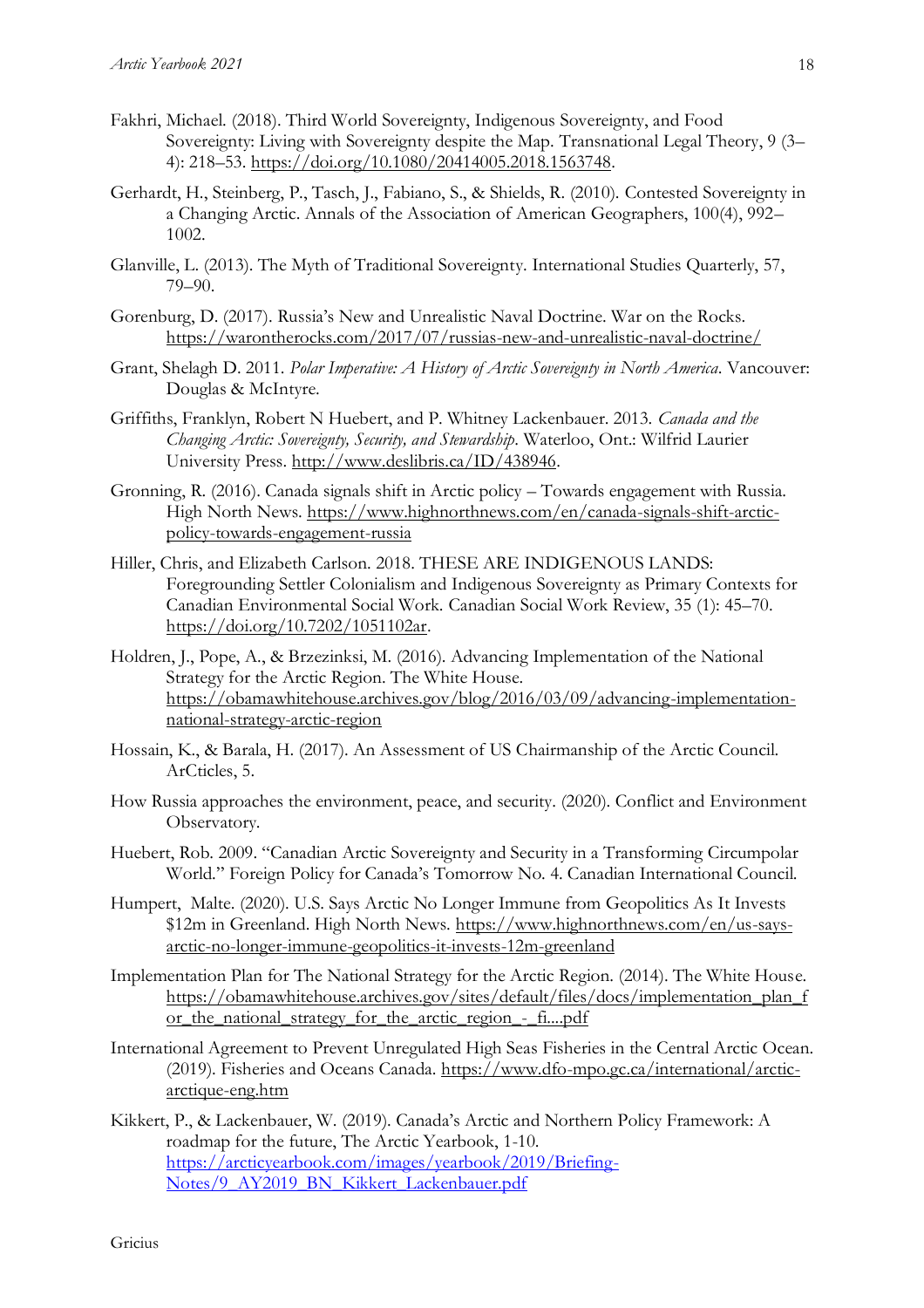- Kincaid, Patrick. (2016). Review of Indigenous Sovereignty in the 21st Century: Knowledge for the Indigenous Spring, by Michael Lerma. Wicazo Sa Review, 31 (2): 96–103.
- Klimenko, E. (2019). The Geopolitics of a Changing Arctic [SIPRI Background Paper]. Stockholm International Peace Research Institute.
- Klimenko, E. (2020, April 6). Russia's New Arctic Policy document signals continuity rather than change. Stockholm International Peace Research Institute. [https://www.sipri.org/commentary/essay/2020/russias-new-arctic-policy-document](https://www.sipri.org/commentary/essay/2020/russias-new-arctic-policy-document-signals-continuity-rather-change)[signals-continuity-rather-change](https://www.sipri.org/commentary/essay/2020/russias-new-arctic-policy-document-signals-continuity-rather-change)
- Klimenko, E., Nilsson, A., & Christensen, M. (2019). Narratives in the Russian Media of Conflict and Cooperation in the Arctic (SIPRI Insights on Peace and Security No. 2019/5; `). Stockholm International Peace Research Institute.
- Klimenko, Ekaterina. (2016). Russia's Arctic Security Policy: Still Quiet in the High North? (SIPRI Policy Paper 45). Stockholm International Peace Research Institute.
- Krasner, S. (2016). The Persistence of State Sovereignty. In The Oxford Handbook of Historical Institutionalism. Oxford University Press.
- Lackenbauer, W., & Greaves, W. (2016). Re-thinking sovereignty and security in the Arctic. Open Canada. [https://opencanada.org/re-thinking-sovereignty-and-security](https://opencanada.org/re-thinking-sovereignty-and-security-arctic/#:~:text=Historically%2C)[arctic/#:~:text=Historically%2C](https://opencanada.org/re-thinking-sovereignty-and-security-arctic/#:~:text=Historically%2C)
- Larter, D. (2019). US Navy declares new fleet created to confront Russia fully operational. Defense News. [https://www.defensenews.com/naval/2019/12/31/us-navy-declares](https://www.defensenews.com/naval/2019/12/31/us-navy-declares-new-fleet-stood-up-to-confront-russia-fully-operational/)[new-fleet-stood-up-to-confront-russia-fully-operational/](https://www.defensenews.com/naval/2019/12/31/us-navy-declares-new-fleet-stood-up-to-confront-russia-fully-operational/)
- LeVine, M. (2020). Colonialism in the Region: Foundations, Legacies, and Continuities. In A. Salvatore, S. Hanafi, & K. Obuse (Eds.), The Oxford Handbook of the Sociology of the Middle East. Oxford University Press. <https://doi.org/10.1093/oxfordhb/9780190087470.013.5>
- MacFarlane, N., & Sabanadze, N. (2013). Sovereignty and self-determination: Where are we? International Journal, 68(4), 609–627.
- Matzen, E., & Daly, T. (2018). Greenland's courting of China for airport projects worries Denmark. Reuters. [https://www.reuters.com/article/us-china-arctic](https://www.reuters.com/article/us-china-arctic-greenland/greenlands-courting-of-china-for-airport-projects-worries-denmark-idUSKBN1GY25Y)[greenland/greenlands-courting-of-china-for-airport-projects-worries-denmark](https://www.reuters.com/article/us-china-arctic-greenland/greenlands-courting-of-china-for-airport-projects-worries-denmark-idUSKBN1GY25Y)[idUSKBN1GY25Y](https://www.reuters.com/article/us-china-arctic-greenland/greenlands-courting-of-china-for-airport-projects-worries-denmark-idUSKBN1GY25Y)
- Melino, M., & Conley, H. (2020). The Ice Curtain: Russia's Arctic Military Presence. Center for Strategic and International Studies. [https://www.csis.org/features/ice-curtain-russias](https://www.csis.org/features/ice-curtain-russias-arctic-military-presence#:~:text=In%202017%2C%20Russia%20updated%20its,its%20sea%2Dbased%20nuclear%20forces)[arctic-military](https://www.csis.org/features/ice-curtain-russias-arctic-military-presence#:~:text=In%202017%2C%20Russia%20updated%20its,its%20sea%2Dbased%20nuclear%20forces)[presence#:~:text=In%202017%2C%20Russia%20updated%20its,its%20sea%2Dbased%](https://www.csis.org/features/ice-curtain-russias-arctic-military-presence#:~:text=In%202017%2C%20Russia%20updated%20its,its%20sea%2Dbased%20nuclear%20forces) [20nuclear%20forces.](https://www.csis.org/features/ice-curtain-russias-arctic-military-presence#:~:text=In%202017%2C%20Russia%20updated%20its,its%20sea%2Dbased%20nuclear%20forces)
- Mitchell, Audra. (2020). Revitalizing Laws, (Re)-Making Treaties, Dismantling Violence: Indigenous Resurgence against 'the Sixth Mass Extinction.' Social & Cultural Geography, 21 (7): 909–24. [https://doi.org/10.1080/14649365.2018.1528628.](https://doi.org/10.1080/14649365.2018.1528628)
- Moreton-Robinson, A. 2015. *The White Possessive; Property, Power, and Indigenous Sovereignty*. Minneapolis: University of Minnesota Press.
- National Security Strategy of the United States of America. (2017). The White House. [https://trumpwhitehouse.archives.gov/wp-content/uploads/2017/12/NSS-Final-12-18-](https://trumpwhitehouse.archives.gov/wp-content/uploads/2017/12/NSS-Final-12-18-2017-0905.pdf) [2017-0905.pdf](https://trumpwhitehouse.archives.gov/wp-content/uploads/2017/12/NSS-Final-12-18-2017-0905.pdf)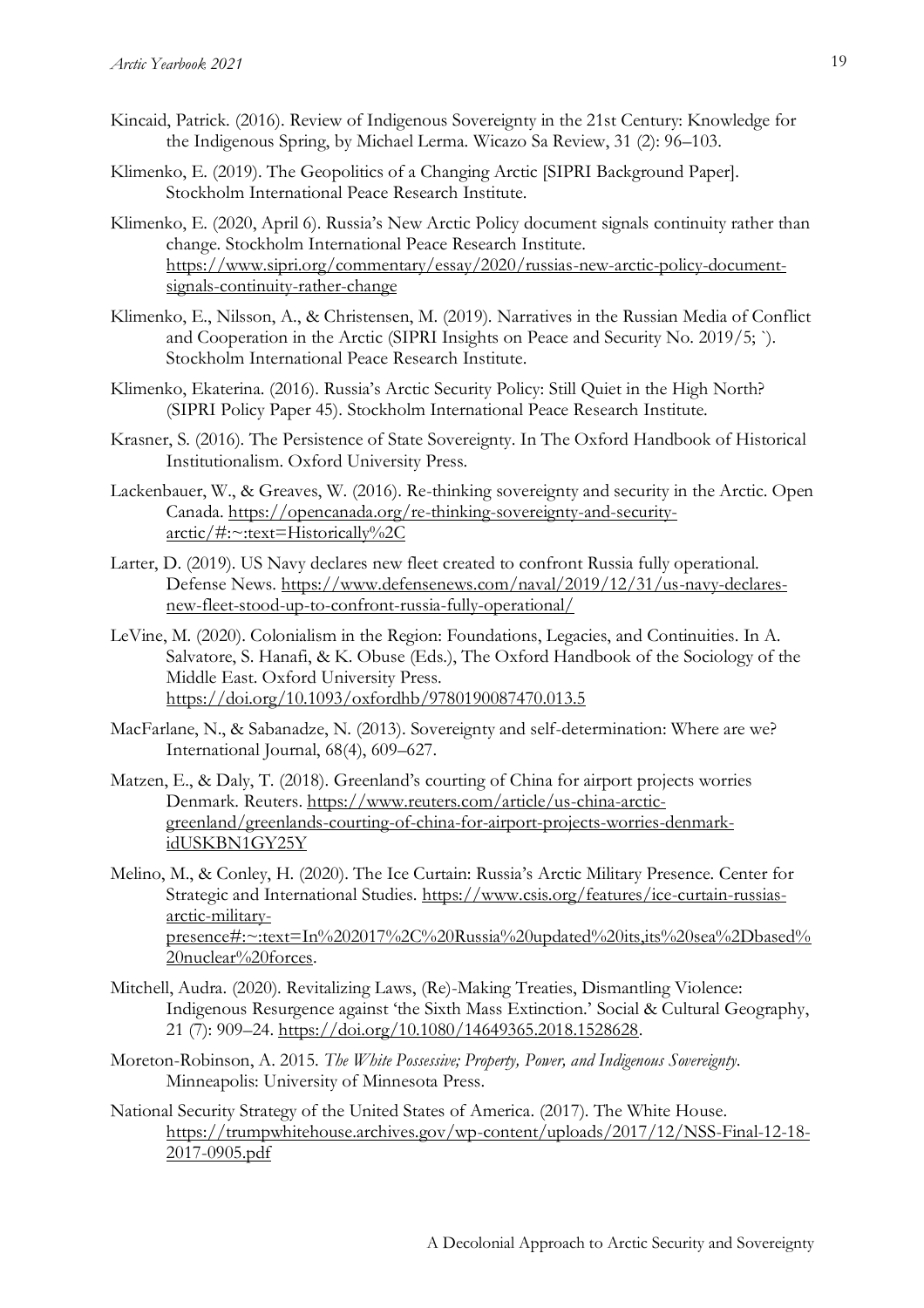- National Strategy for the Arctic Region. (2013). The White House. [https://obamawhitehouse.archives.gov/sites/default/files/docs/nat\\_arctic\\_strategy.pdf](https://obamawhitehouse.archives.gov/sites/default/files/docs/nat_arctic_strategy.pdf)
- Nicol, Heather N. 2017. From Territory to Rights: New Foundations for Conceptualising Indigenous Sovereignty. Geopolitics, 22 (4): 794–814. [https://doi.org/10.1080/14650045.2016.1264055.](https://doi.org/10.1080/14650045.2016.1264055)
- Obama, B. (2015). Executive Order—Enhancing Coordination of National Efforts in the Arctic. The White House. [https://obamawhitehouse.archives.gov/the-press](https://obamawhitehouse.archives.gov/the-press-office/2015/01/21/executive-order-enhancing-coordination-national-efforts-arctic)[office/2015/01/21/executive-order-enhancing-coordination-national-efforts-arctic](https://obamawhitehouse.archives.gov/the-press-office/2015/01/21/executive-order-enhancing-coordination-national-efforts-arctic)
- Pan Territorial Vision for Sustainable Development. (2017). Premiers of the Yukon, Northwest Territories, and Nunavut. [https://www.gov.nt.ca/sites/flagship/files/documents/pan](https://www.gov.nt.ca/sites/flagship/files/documents/pan-territorial_vision_for_sustainable_development_en.pdf)[territorial\\_vision\\_for\\_sustainable\\_development\\_en.pdf](https://www.gov.nt.ca/sites/flagship/files/documents/pan-territorial_vision_for_sustainable_development_en.pdf)
- Prime Minister of Canada and President of Inuit Tapiriit Kanatami announce the Inuit-Crown Partnership Committee. (2017). PMO. [https://pm.gc.ca/en/news/news](https://pm.gc.ca/en/news/news-releases/2017/02/09/prime-minister-canada-and-president-inuit-tapiriit-kanatami-announce)[releases/2017/02/09/prime-minister-canada-and-president-inuit-tapiriit-kanatami](https://pm.gc.ca/en/news/news-releases/2017/02/09/prime-minister-canada-and-president-inuit-tapiriit-kanatami-announce)[announce](https://pm.gc.ca/en/news/news-releases/2017/02/09/prime-minister-canada-and-president-inuit-tapiriit-kanatami-announce)
- Report to Congress Department of Defense Arctic Strategy. (2019). US Department of Defense. [https://media.defense.gov/2019/Jun/06/2002141657/-1/-1/1/2019-DOD-ARCTIC-](https://media.defense.gov/2019/Jun/06/2002141657/-1/-1/1/2019-DOD-ARCTIC-STRATEGY.PDF)[STRATEGY.PDF](https://media.defense.gov/2019/Jun/06/2002141657/-1/-1/1/2019-DOD-ARCTIC-STRATEGY.PDF)
- Report to Congress on Strategy to Protect United States National Security Interests in the Arctic Region. (2016). US Department of Defense. [https://dod.defense.gov/Portals/1/Documents/pubs/2016-Arctic-Strategy-UNCLAS](https://dod.defense.gov/Portals/1/Documents/pubs/2016-Arctic-Strategy-UNCLAS-cleared-for-release.pdf)[cleared-for-release.pdf](https://dod.defense.gov/Portals/1/Documents/pubs/2016-Arctic-Strategy-UNCLAS-cleared-for-release.pdf)
- Sengupta, S. (2019). United States Rattles Arctic Talks with a sharp warning to China and Russia. The New York Times. [https://www.nytimes.com/2019/05/06/climate/pompeo-arctic](https://www.nytimes.com/2019/05/06/climate/pompeo-arctic-china-russia.html)[china-russia.html](https://www.nytimes.com/2019/05/06/climate/pompeo-arctic-china-russia.html)
- Shrinkhal, Rashwet. (2021). Indigenous Sovereignty' and Right to Self-Determination in International Law: A Critical Appraisal. AlterNative: An International Journal of Indigenous Peoples, 17 (1): 71–82. [https://doi.org/10.1177/1177180121994681.](https://doi.org/10.1177/1177180121994681)
- Simon, M. (2017). A new Shared Arctic Leadership Model. Government of Canada. <https://www.rcaanc-cirnac.gc.ca/eng/1492708558500/1537886544718>
- Sliwa, Z., & Aliyev, N. (2020). Strategic Competition or Possibilities for Cooperation between the United States and Russia in the Arctic. The Journal of Slavic Military Studies, 33(2), 214– 236.
- Strategic Approach for Arctic Homeland Security. (2021). US Department of Homeland Security. [https://www.dhs.gov/sites/default/files/publications/21\\_0217\\_plcy\\_dhs-arctic](https://www.dhs.gov/sites/default/files/publications/21_0217_plcy_dhs-arctic-strategy.pdf)[strategy.pdf](https://www.dhs.gov/sites/default/files/publications/21_0217_plcy_dhs-arctic-strategy.pdf)
- The Department of the Air Force Arctic Strategy. (2020). Department of the Air Force. <https://www.af.mil/Portals/1/documents/2020SAF/July/ArcticStrategy.pdf>
- Thorner, Sabra, Fran Edmonds, Maree Clarke, and Paola Balla. 2018. Maree's Backyard: Intercultural Collaborations for Indigenous Sovereignty in Melbourne. Oceania, 88 (3): 269–91. [https://doi.org/10.1002/ocea.5206.](https://doi.org/10.1002/ocea.5206)
- Tommerbakke, S. G. (2019). Why the Canadians are Provoked by the New and Ambitious Arctic Policy Document. High North News. [https://www.highnorthnews.com/en/why](https://www.highnorthnews.com/en/why-canadians-are-provoked-new-and-ambitious-arctic-policy-document)[canadians-are-provoked-new-and-ambitious-arctic-policy-document](https://www.highnorthnews.com/en/why-canadians-are-provoked-new-and-ambitious-arctic-policy-document)